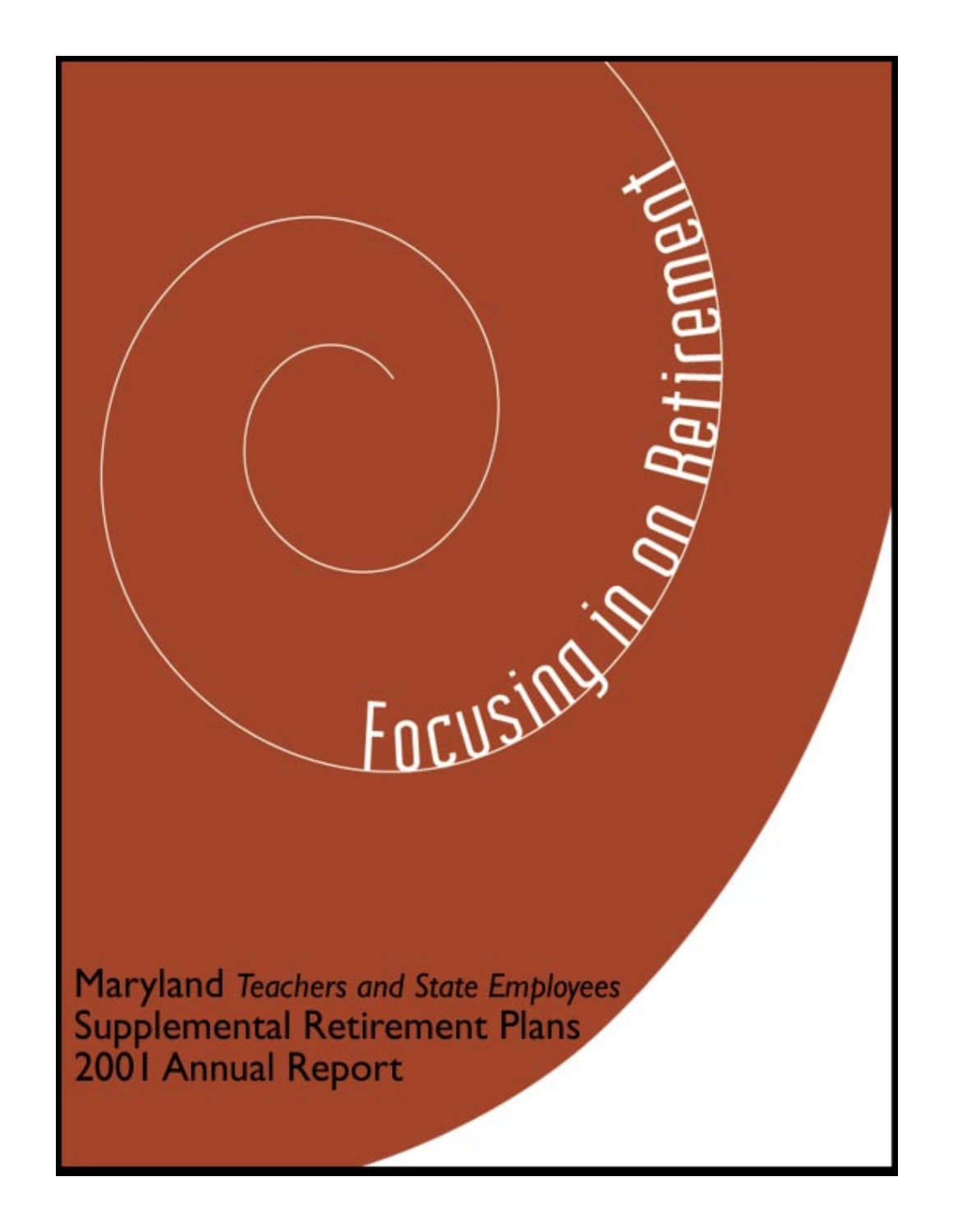# **TABLE OF CONTENTS**

# **SECTION PAGE**

| I.   | History of Program                                                                                                                        | $\overline{2}$ |
|------|-------------------------------------------------------------------------------------------------------------------------------------------|----------------|
| Ⅱ.   | Board of Trustees & Staff                                                                                                                 | 3              |
| Ш.   | Program Highlights & Invested Plan Assets                                                                                                 | 7              |
| IV.  | Participant Activity by Plan                                                                                                              | $\mathbf{  }$  |
| V.   | Board Income & Expenditures                                                                                                               | 15             |
| VI.  | Investment Performance<br><b>Investment Contract Pool Rates</b><br>Mutual Fund Rates                                                      | 16<br> 8       |
| VII. | Plan Descriptions<br>The 457 Deferred Compensation Plan<br>The 403(b) Tax-Deferred Annuity Plan<br>The 401(k) Savings and Investment Plan | 21<br>22       |
|      | < 401(k) Payroll Savings Plan<br>< 401(k) Transfer Account<br>The 401(a) Match Plan                                                       | 23<br>25<br>24 |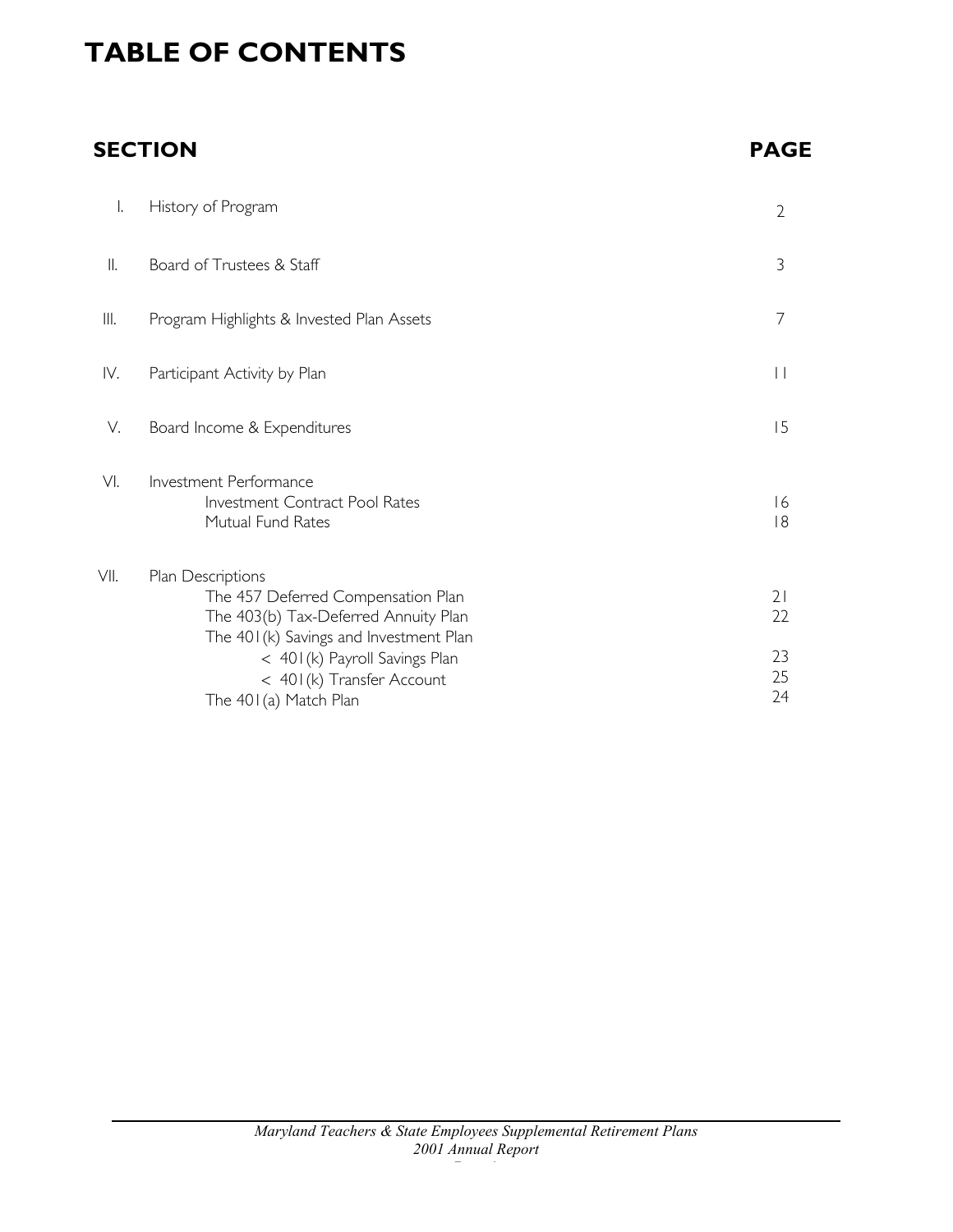# **HISTORY OF PROGRAM**

The Maryland Deferred Compensation Program was established for Maryland state employees in 1974 by Executive Order 01.01.1974.19 and under Chapter 433 of the Acts of 1974. In 1975, enrollment began and a seven-member Board of Trustees administered the plan. Subsequently, the U.S. Congress established the 457 Deferred Compensation Plan for public employees as part of the Internal Revenue Code in 1978.

Chapter 741 of the Acts of 1985 brought the 457 Deferred Compensation Plan under the direction of a nine-member Board of Trustees. The acts also gave the board authority to administer a 403(b) Tax-Deferred Annuity Plan and a 401(k) Savings and Investment Plan. The Maryland 403(b) plan became operational in 1985, and the Maryland 401(k) plan began in 1990. These three plans came to be known as the Maryland Teachers and State Employees Supplemental Retirement Plans.

The Maryland 401(k) transfer account was established by an Internal Revenue Service private letter ruling, effective December 31, 1990. The ruling allows active Maryland state employees who transfer from the Maryland State Retirement System to the Maryland State Pension System to move their transfer refunds, on a tax-deferred basis, to the Maryland 401(k) transfer account.

In May of 1998, Governor Parris N. Glendening signed legislation (HB 987/Chapter 530 of the Acts of 1998) passed by the Maryland General Assembly that provides for, among other things, a match to the state's 457, 403(b) and 401(k) supplemental retirement plans. Effective July 1, 1999, the match is dollar for dollar up to \$600 each fiscal year. The state's contributions are immediately vested. According to the law, state employees who are members of the State Employees Modified Pension System are eligible for the match.

Title 35 of the State Personnel and Pensions Article authorizes the Board of Trustees to administer the Maryland plans and requires the board to pay all expenses from fees collected. A state general fund appropriation is not provided in this statute. This article also authorizes the governor to appoint board members and the board chairperson to staggered fouryear terms.

The governor must select three members from any of the following departments, agencies or boards: the Department of Budget and Management, the Department of Education, the Comptroller of the Treasury, the State Treasurer's Office, the Maryland State Retirement and Pension Systems or the Maryland Higher Education Commission. Three other members must be eligible to participate in one or more of the plans, provided that at least one is eligible for the 403(b) plan. Three additional members must represent the general public and must not be eligible to participate in the plans. One of these members must have experience with deferred compensation and salary reduction plans.

In addition to implementing, maintaining and administering the plans, the board is responsible for submitting progress and status reports to participants; submitting an annual report to the governor and General Assembly; appointing employees; and hiring consultants, administrators and other professional assistance. Each board member serves on at least one committee. The committees include the Executive Committee, the Communications Committee, the Investment Committee, the Audit Committee and the Hardship Committee.

#### **Sources:**

- 1. Title 35 of the Personnel and Pensions Article
- 2. Chapter 741 of the Acts of 1985
- 3. Internal Revenue Service Private Letter Ruling
- 4. Presentation to the Joint Budget and Audit Committee by H. Louis Stettler, III, Ph.D., 1985.
- 5. Chapter 530 of the Acts of 1998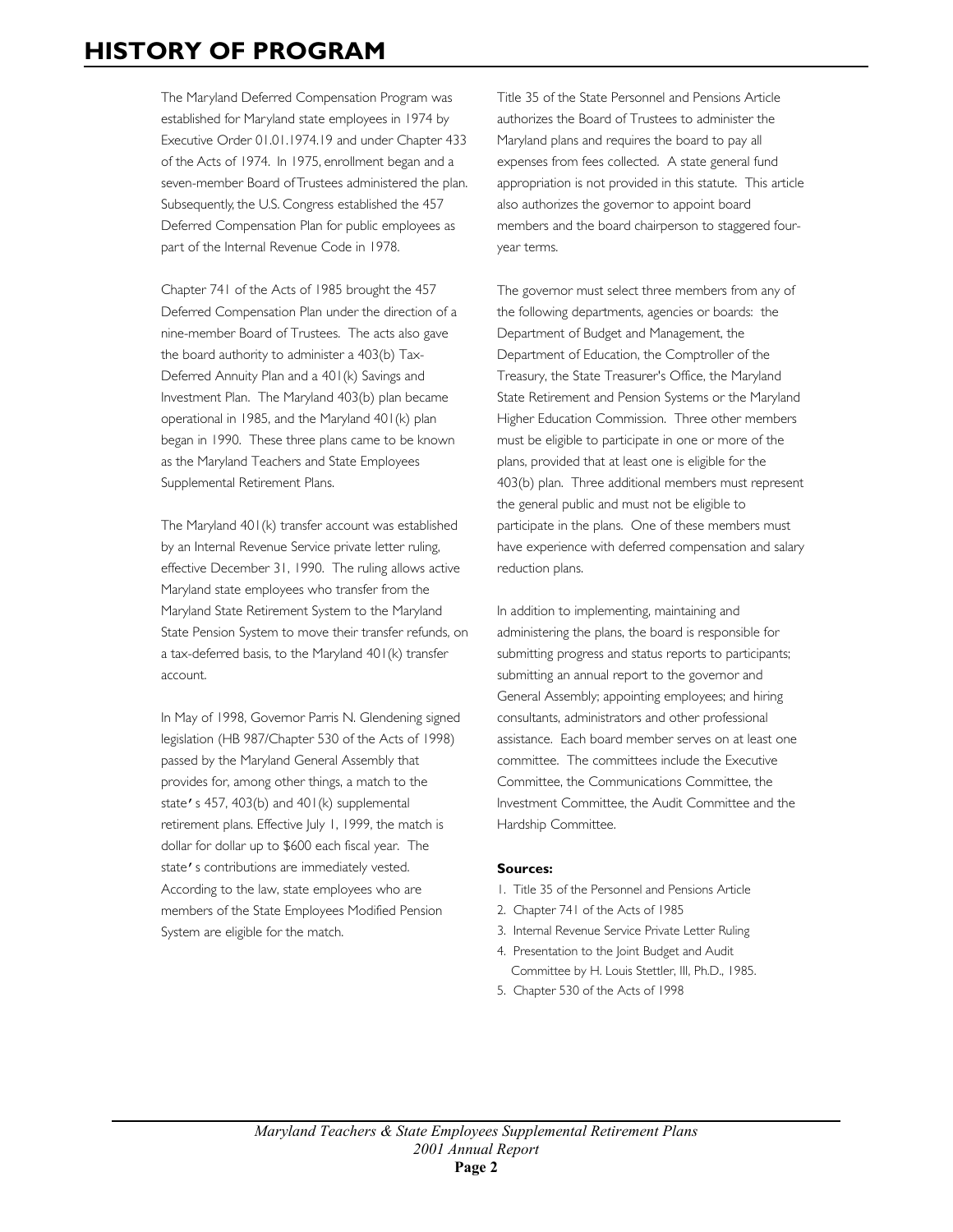# **BOARD OF TRUSTEES**

*Period Ending December 31, 2001*

## **BOARD CHAIRPERSON**

**Mr. Frederick W. Puddester** Executive Director of Budget, Financial Planning and Analysis - Johns Hopkins University

Eligible-Participant Member

## **BOARD MEMBERS**

**Mr. Stephen M. Cordi** Deputy Comptroller - Office of the Comptroller

**The Honorable T. Eloise Foster** Secretary - Department of Budget and Management

**Ms. Sylvia Brown Olivetti, CRC, CRA** Legal Secretary - Arent Fox Kintner Plotkin & Kahn

**Mr. Edwin Crawford** Senior Vice President - Ferris, Baker, Watts & Company, Incorporated

**The Honorable Richard N. Dixon**  Treasurer - State of Maryland

**Ms. Dianna Rosborough** President – Rosborough Communications, Inc.

**Professor Vincent L. Marando** Professor - Department of Government and Politics, University of Maryland

**Mr. Lawrence Mendez** MD Department of Public Safety and Correctional Services State of Maryland Agency Representative

State of Maryland Agency Representative

Public Member

Public Member

State of Maryland Agency Representative

Public Member

403(b) Eligible-Participant Member

Eligible-Participant Member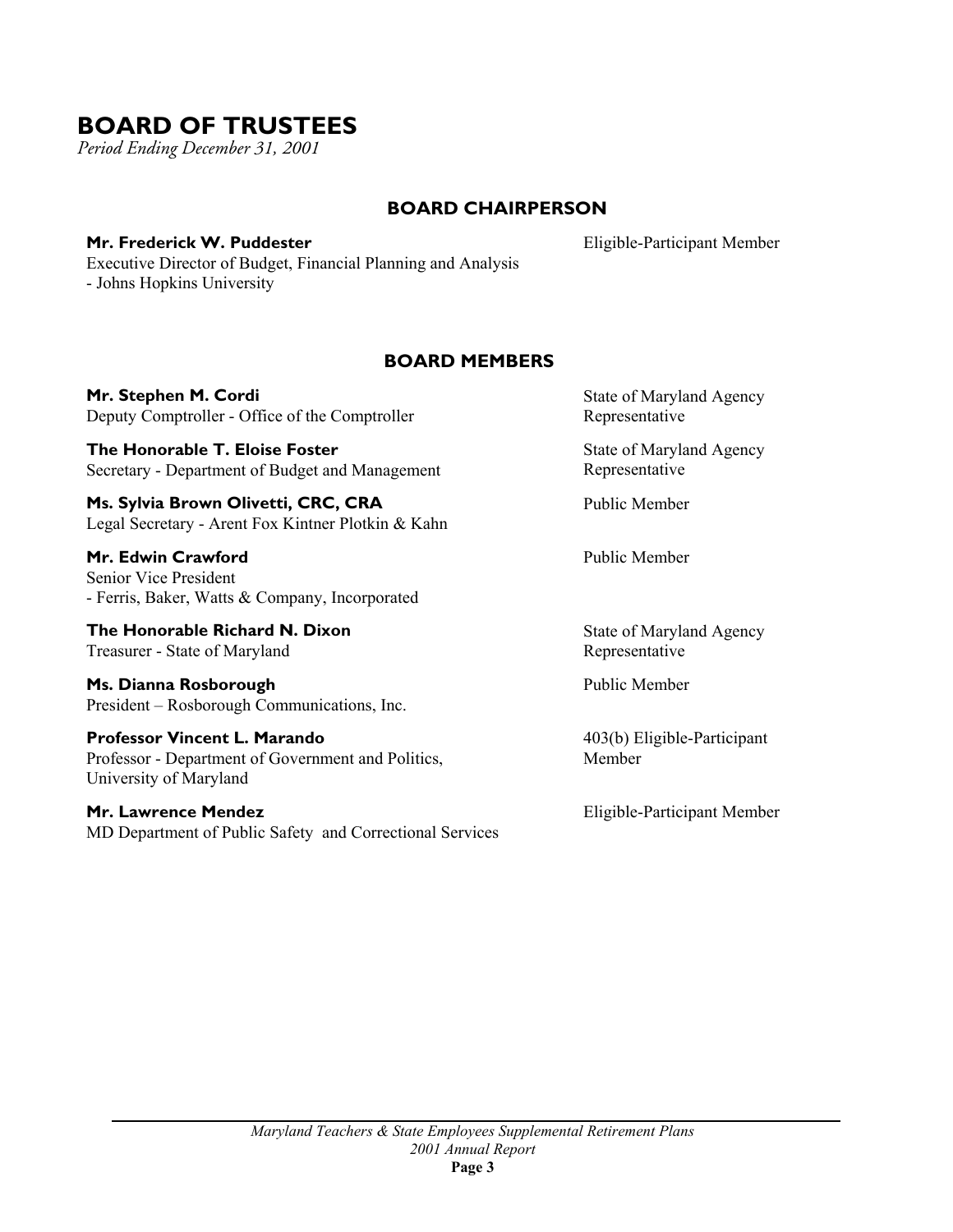## **BOARD COMMITTEES**

### **Executive Committee**

Frederick W. Puddester - *Chairperson*  Richard N. Dixon Edwin Crawford Dianna Rosborough

### **Communications Committee**

Dianna Rosborough - *Chairperson* Vincent L. Marando Lawrence Mendez

### **Investment Committee**

Edwin Crawford - *Chairperson* Sylvia Brown Olivetti, CRC, CRA Stephen M. Cordi Richard N. Dixon

### **Audit Committee**

Sylvia Brown Olivetti, CRC, CRA - *Chairperson* Stephen M. Cordi T. Eloise Foster

### **Hardship Committee**

Vincent L. Marando - *Chairperson*  T. Eloise Foster Lawrence Mendez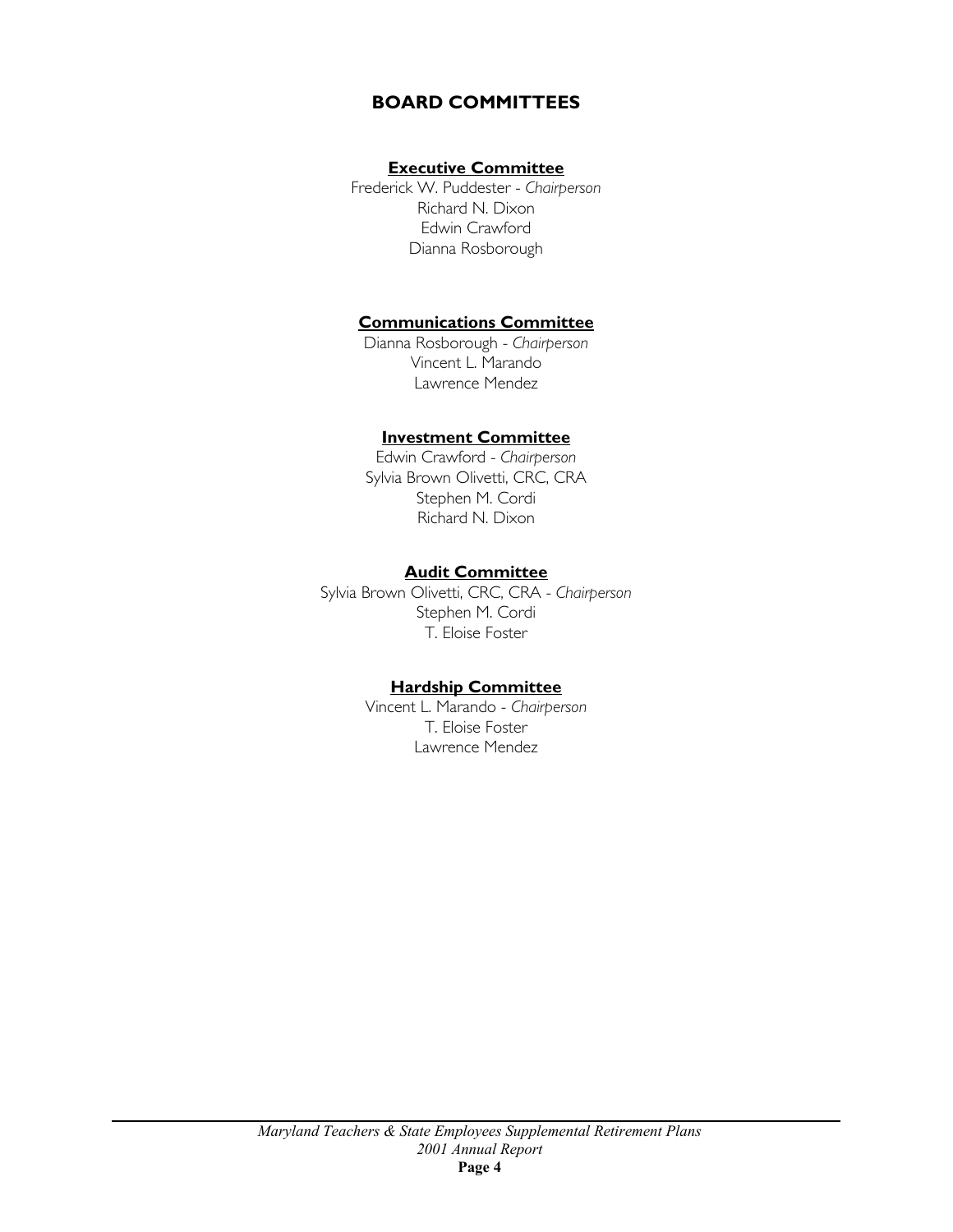### **BOARD STAFF**

Arthur N. Caple, Jr., CRC, CRA *Executive Director* 

Michael T. Halpin, CRC, CRA *Deputy Executive Director* 

Roland L. Unger, CPA, CRC, CRA *Director of Finance* 

> Bernice K. Weathers *Senior Accounting Specialist*

> > Mirza C. Tumanon *Accounting Specialist*

Lillie M. Jones *Accounting Assistant* 

Janet C. Wilt *Finance Secretary* 

Jody B. Rosen, APR *Director of Communications* 

Jennifer L. Kelley *Communications Specialist* 

Louis A. Holcomb, CRC *Director of Participant Services* 

Charles F. Meigs, CRC *Financial Field Representative* 

Joseph J. Bouffard *Financial Field Representative* 

Valerie R. Schwaab, CRC *Financial Field Representative* 

Julia I. Graham, CRC *Financial Field Representative* 

> Richard A. Arthur *Director of Technology*

Anna Marie Smith *Executive Assistant* 

Dianne M. Raitzyk *Office Manager* 

Jacquetta L. Robinson *Receptionist*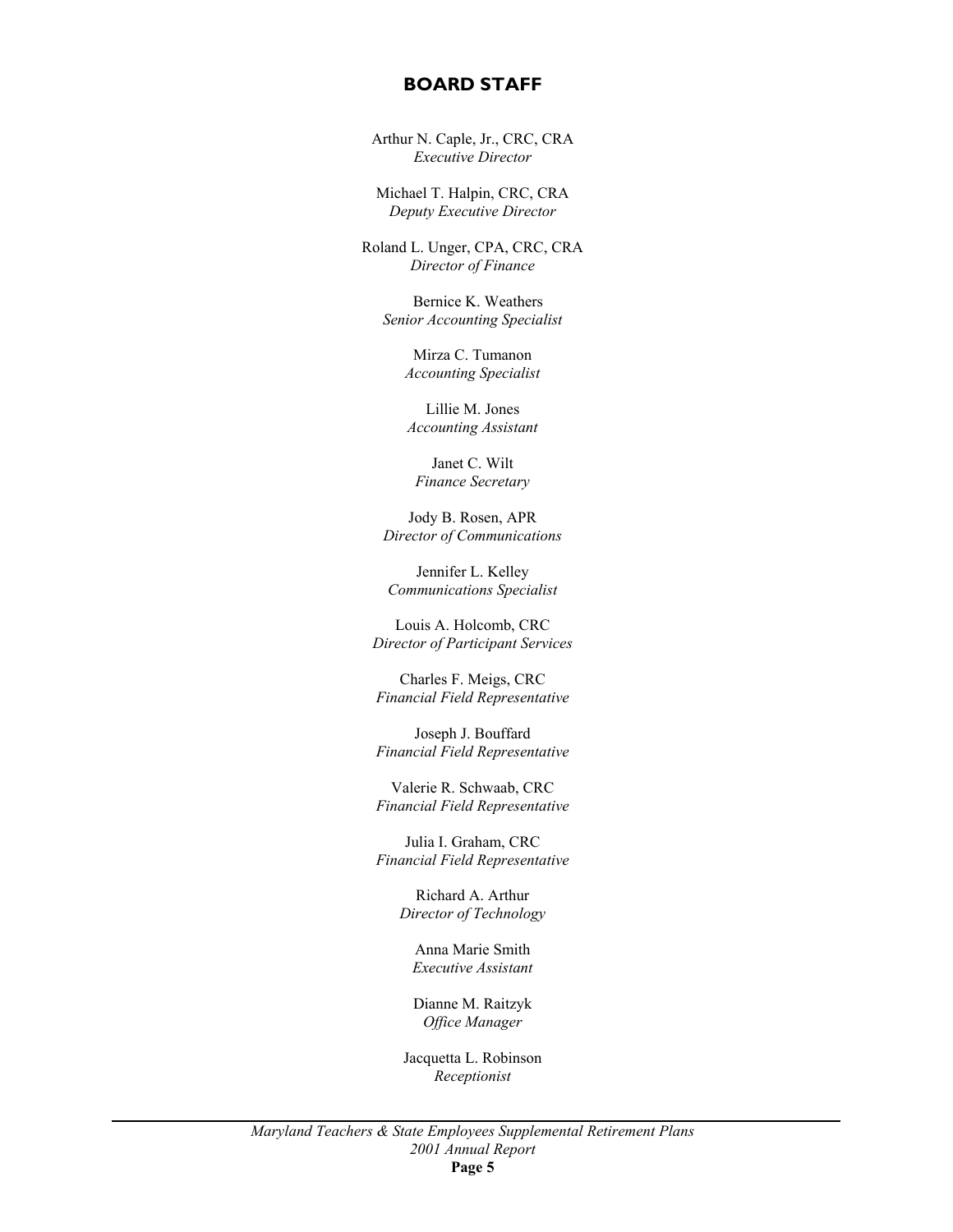# **ADVISORS**

### **General Counsel**

 John K. Barry, Esquire Assistant Attorney General, Office of the Comptroller

### **Independent Auditors**

Clifton Gunderson, LLP Certified Public Accountants & Consultants

### **Investment Contract Pool Manager**

ING AETNA Financial Services

### **Third Party Administrator**

PEBSCO (Public Employees Benefits Services Corporation) division of Nationwide Retirement Solutions, Inc.

### **General Pension Consultant & Investment Advisor**

The Segal Group / Segal Advisors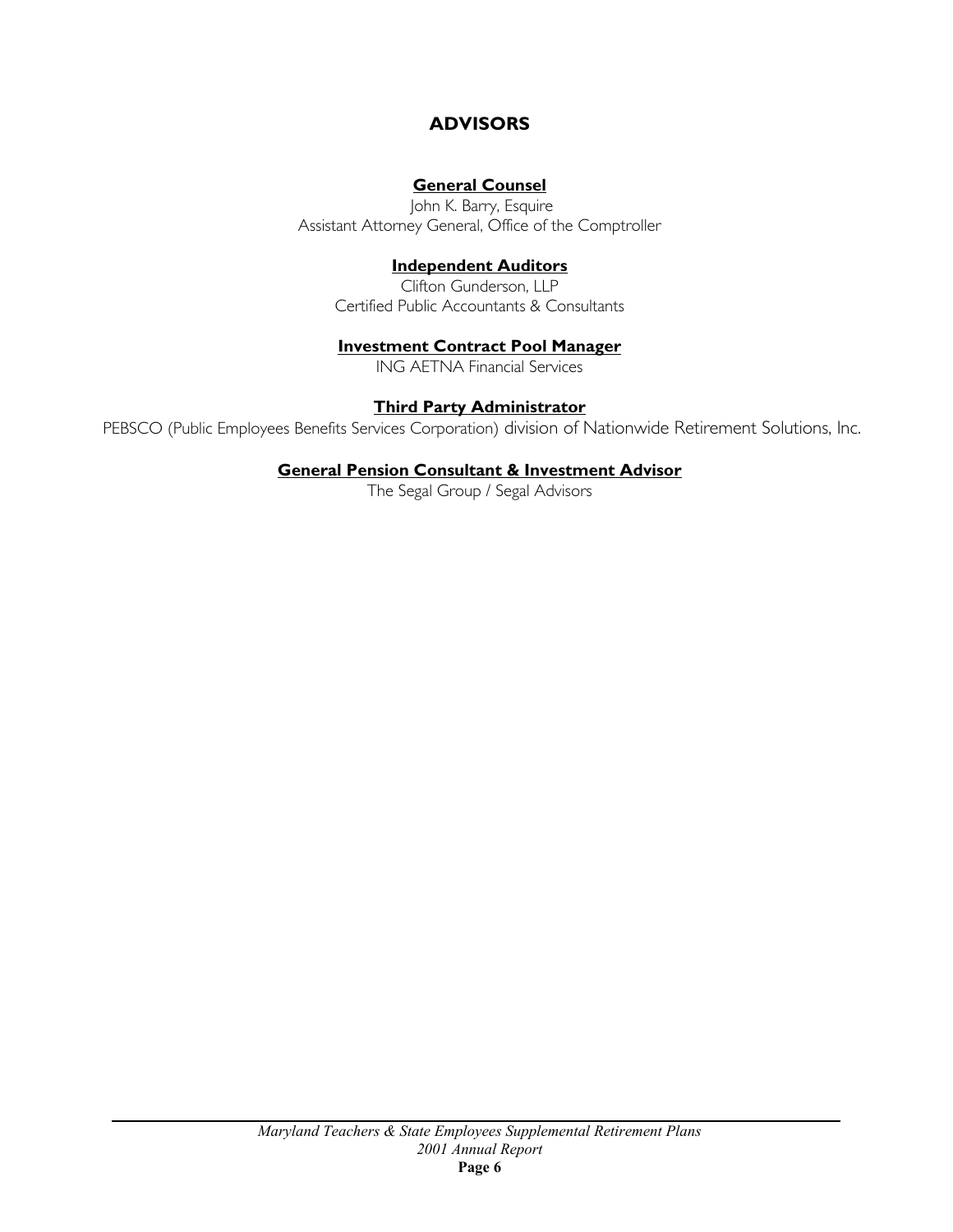# **PROGRAM HIGHLIGHTS**

- The number of participant accounts in the 457, 403(b) and 401(k) payroll savings plans combined grew by 5.3%, or 3,296 accounts, in 2001. The total participant\* accounts at yearend for the payroll savings plans totaled 65,339. The total participant accounts for all of the plans, including the 401(k) transfer account, was 65,862.
- At year end, the net assets for all of the plans, including the 401(k) transfer account and the 401(a) match plan, equaled \$1,601,142,187.
- The plan's mutual fund savings program returned \$3,165,781 to participants' accounts that were invested in the funds participating in the savings program. That's an increase of 128% from 2000 due in large to the timing of certain payments.
- At year-end, the net assets for the  $401(a)$ Match Plan, equaled \$51,560,409, a net increase of 50.4%.
- The Board of Trustees won first place in the 2001 Best In Maryland awards hosted by the Maryland Chapter of the Public Relations Society of America in the category of Audio/Video for its employee benefit video, "Ready? Set? Save!".
- MSRP received a Leadership Recognition Award from the National Association of Government Defined Contribution Administrators for its employee benefit video, "Ready? Set? Save!".
- Agency staff participated in 16 financial seminars, 217 informational booths, 71 life-planning seminars, 58 orientation/overview seminars, 81 pre-retirement seminars, 13 investment options seminars, three pension reform presentations and three benefit coordinator academies during the year. About 17,636 state employees attended these seminars and booths. PEBSCO conducted 1,725 group meetings around the state with 27,912 employees attending.
- *\* Participants are those who have account values, including those who are receiving systematic withdrawals. For the payroll savings plans, participants also include those who have recently enrolled in the plans and are awaiting their first deferral.*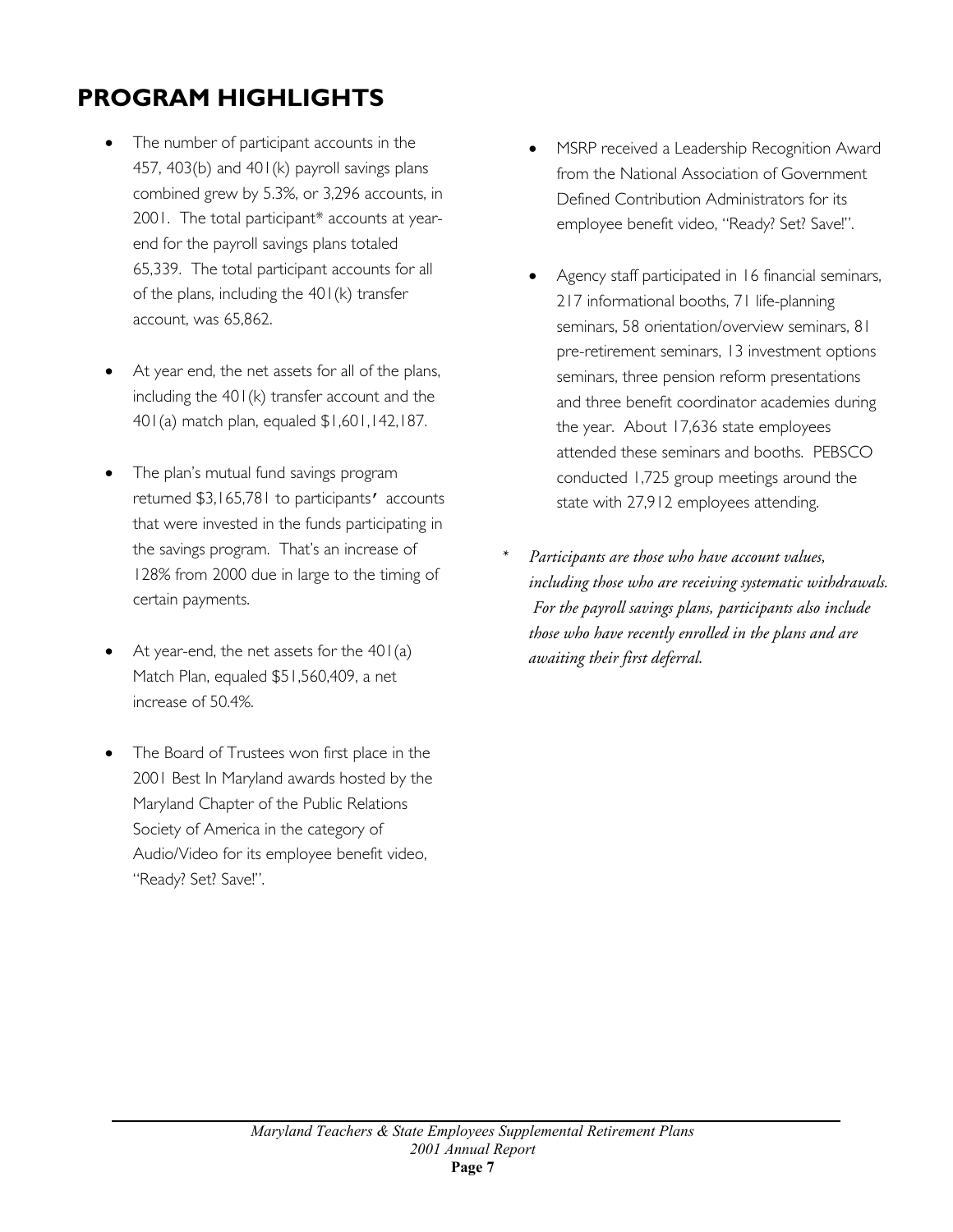# **INVESTED PLAN ASSETS**

# **457 PLAN SUMMARY**

- Net assets in the 457 plan decreased by 10.0% in 2001. This loss reflected the net of:
	- o \$33,658,564 gain from deferrals;
	- o (\$49,904,497) net investment loss \*; and
	- o (\$48,375,038) in benefit payments.
- Participants contributed 0.6% less in 2001, while other participants withdrew 0.6% less in 2001 as well.

# **403(b) PLAN SUMMARY**

- Net assets in the 403(b) plan decreased by 9.0% in 2001. This loss reflected the net of:
	- o \$2,859,098 gain from deferrals;
	- o (\$6,195,172) net investment loss\*; and
	- o (\$2,741,175) in benefit payments.

# **401(k) PAYROLL SAVINGS PLAN SUMMARY**

- Net assets in the 401(k) payroll plan grew by 12.6% in 2001. This growth reflected the net of:
	- o \$73,576,628 gain from deferrals;
	- o (\$29,147,123) net investment loss\*; and
	- o (\$8,426,042) in benefit payments.
- Participants deferred 9.1% more in 2001, while other participants withdrew 18.6% more in 2001.
- Deferrals allocated to the variable funds as a percentage of total plan deferrals decreased to 72.8% in 2001, from 77.8% in 2000.
- The number of participant accounts increased by 1.8% or 493 accounts, for a total of 28,080 participant accounts in 2001.

- Participants deferred 0.6% less in 2001, while other participants took 40% less in payouts in 2001.
- Loans totaled \$175,439 during the year.
- The number of participant accounts decreased by ten, or 0.7%, for a total of 1,350 participant accounts in 2001.
- Deferrals into the variable funds as a percentage of total plan deferrals was 88.0% in 2001, a decrease from 92.5% in 2000.
- Loans totaled \$4,980,885 during the year.
- The number of participant accounts increased by 8.5%, or 2,813 accounts, for a total of 35,909 participants in 2001.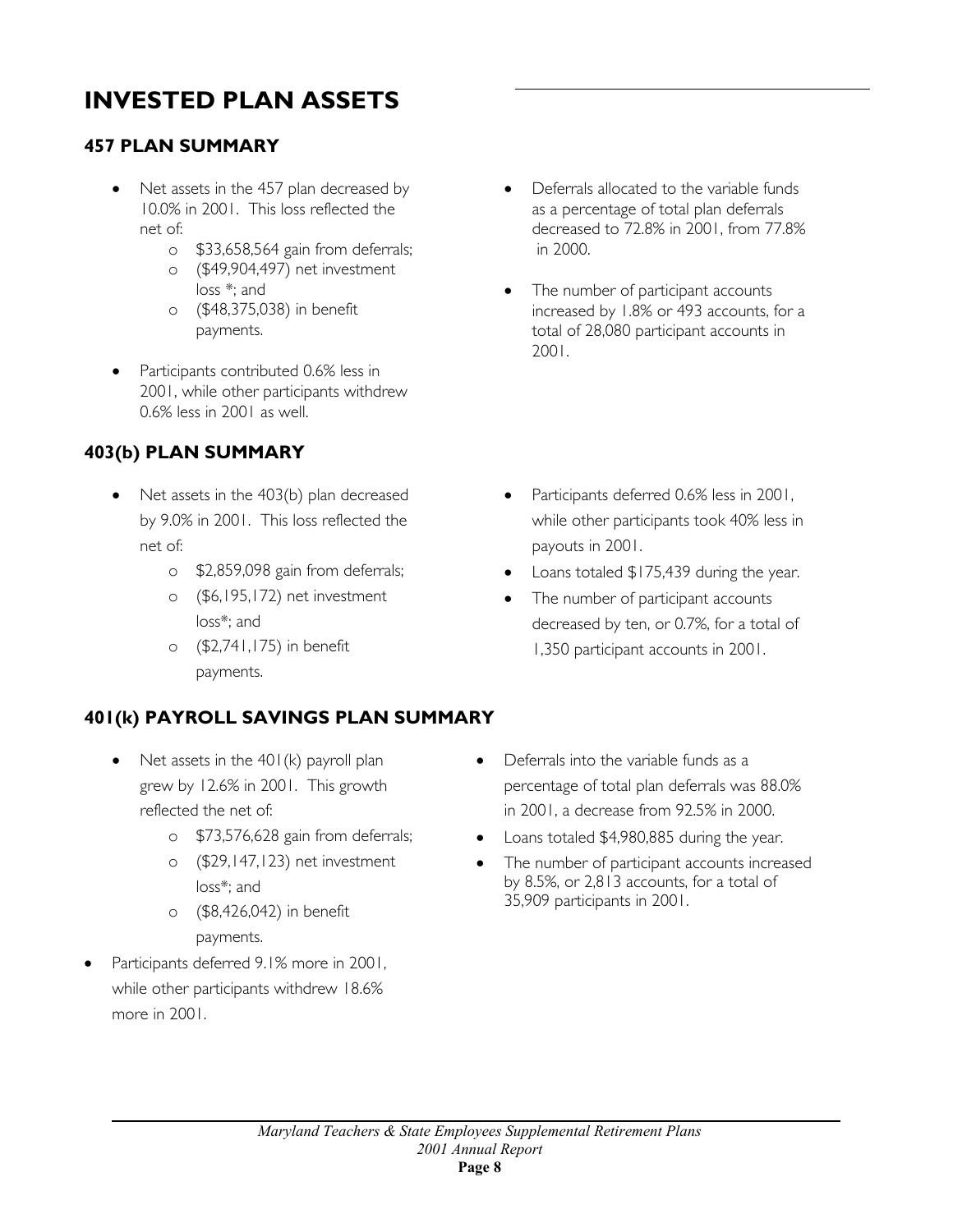# **401(a) MATCH PLAN SUMMARY**

Net assets in the 401(a) match plan increased by 50.4%, or \$17,276,813 in 2001. This growth reflected the net of:

- \$20,570,151 gain from deferrals;
- (\$2,730,399) net investment loss\*; and
- (\$722,999) in benefit payments.
- Employer contributions increased 3.3% in 2001, while participant withdrawals nearly tripled.

# **401(k) TRANSFER ACCOUNT SUMMARY**

Net assets in the 401(k) transfer account decreased by 12 %, or \$15,743,582 in 2001. This growth reflected the net of:

- \$656,917 gain from additional transfers into the plan;
- (\$5,043,529) net investment loss\*; and
- (\$11,202,192) in benefit payments.
- Participant withdrawals dropped 21.0% in 2001, and there were over six hundred
- Deferrals into the variable funds as a percentage of total plan deferrals equaled 81.4% in 2001, a slight decrease from 83.8% in 2000.
- The number of participants equaled 37,514 in 2001.

thousand in new transfers into the plan for the first time in two years.

- 401(k) transfer account participants had 39 outstanding loans, totaling \$508,935 during the year.
- The number of participants decreased by 2.8%, or 15 participants, for a total of 523 participants in 2001.

*\*Net investment return is gross investment return minus the 34 basis point (0.34%) asset fee.* 

### **Sources:**

- 1. Clifton Gunderson LLP. Financial Statements.
- 2. PEBSCO.
- 3. Maryland Teachers & State Employees Supplemental Retirement Plans.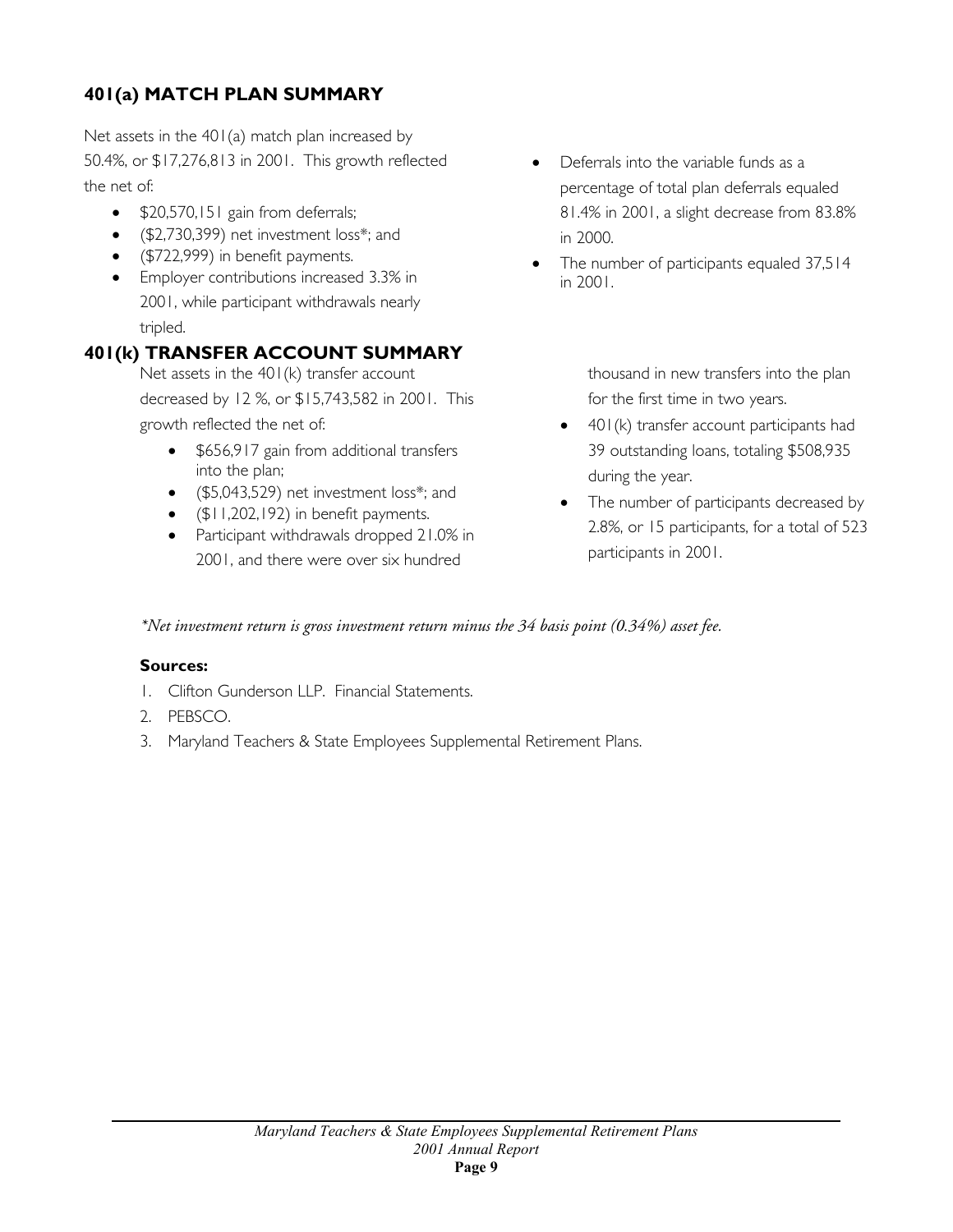# **SUMMARY OF PLAN ASSETS**

At year-end, the net assets for all of the plans, including the 401(k) transfer account and the 401(a) match plan, equaled \$1,601,142,187.

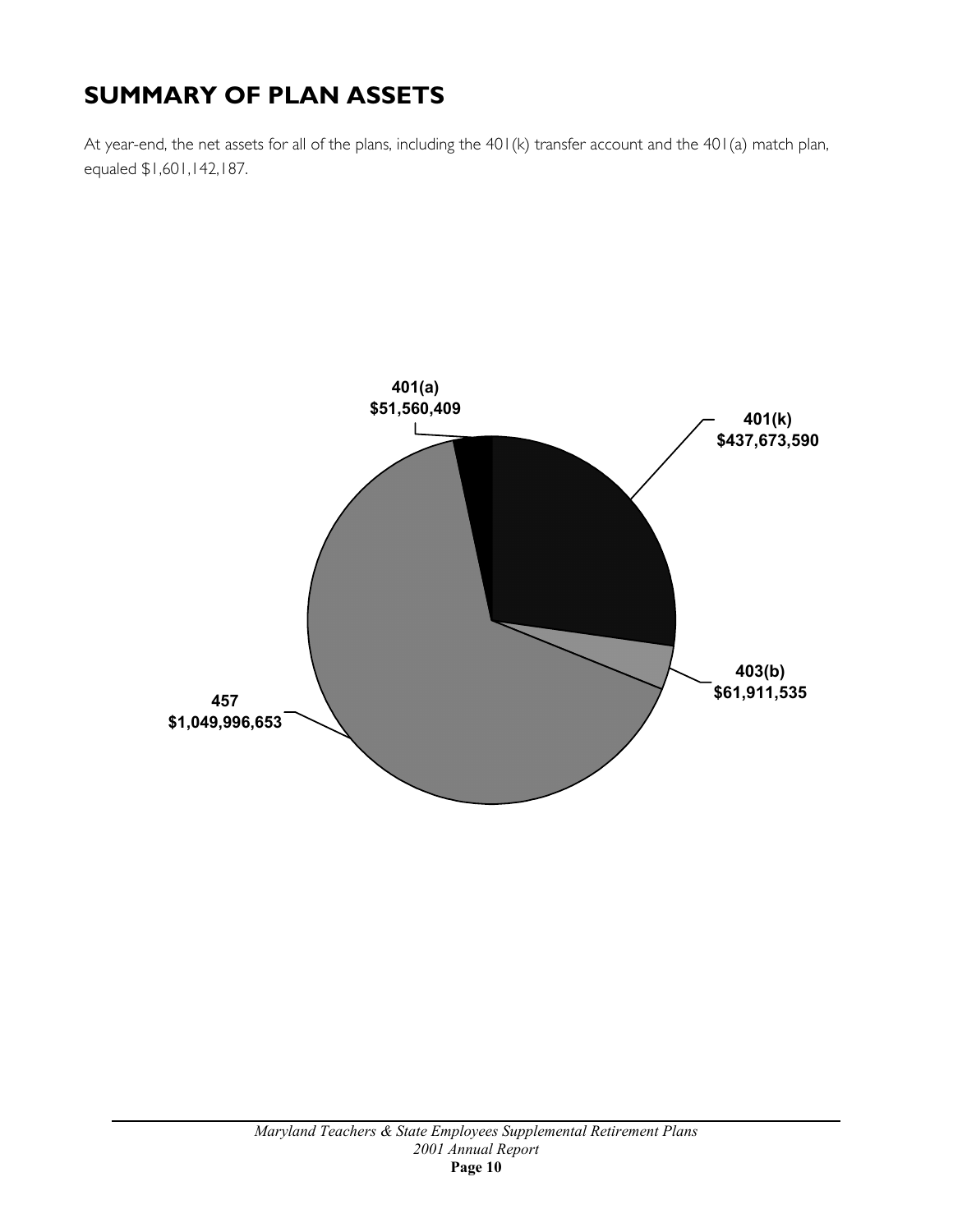# **PARTICIPANT ACTIVITY by PLAN**

# **457 DEFERRED COMPENSATION PLAN**

|                                                | 2001         | 2000         | 1999         | 1998         | 1997         | 1996         |
|------------------------------------------------|--------------|--------------|--------------|--------------|--------------|--------------|
| Participants                                   | 28,080       | 27,587       | 27.456       | 26,088       | 25,139       | 24,440       |
| New Enrollments'                               | 1,172        | 815          | 1.971        | 1,416        | 1,371        | 1,577        |
| Annuitants <sup>2</sup>                        | 6.174        | 3.740        | 3,626        | 2.407        | 3,313        | 2,774        |
| Total Deferrals <sup>3</sup>                   | \$33,658,564 | \$33,867,423 | \$33,950,589 | \$35,478,369 | \$38,323,344 | \$39,346,321 |
| Participants'<br>Average Deferral <sup>4</sup> | \$1,200      | \$1,228      | \$1,237      | \$1,360      | \$1,525      | \$1,610      |

## **403(b) TAX DEFERRED ANNUITY PLAN**

|                                                | <b>2001</b> | 2000        | 1999        | 1998        | 1997        | 1996        |
|------------------------------------------------|-------------|-------------|-------------|-------------|-------------|-------------|
| Participants                                   | 1,350       | 1,360       | 1.377       | 285, ا      | 279, ا      | 1,281       |
| New Enrollments'                               | 28          | 34          | 128         | 26          | 12          | 23          |
| Annuitants <sup>2</sup>                        | 57          | 60          | 51          | 39          | 33          | 16          |
| Total Deferrals <sup>3</sup>                   | \$2,859,098 | \$2,887,189 | \$2,821,354 | \$2,766,201 | \$2,860,156 | \$3,147,518 |
| Participants' Average<br>Deferral <sup>4</sup> | \$2,118     | \$2,116     | \$2,049     | \$2,153     | \$2,236     | \$2,457     |

## **401(k) SAVINGS & INVESTMENT PLAN** (payroll savings plan)

|                                                | <b>2001</b>  | 2000         | 1999         | 1998         | 1997         | 1996         |
|------------------------------------------------|--------------|--------------|--------------|--------------|--------------|--------------|
| Participants                                   | 35,909       | 33,096       | 28,911       | 16,970       | 12,012       | 9,058        |
| New Enrollments'                               | 3,607        | 4,831        | 12.369       | 5,287        | 3,226        | 2,857        |
| Annuitants <sup>2</sup>                        | 63           | 49           | 35           | 64           | 15           | 5.           |
| Total Deferrals <sup>3</sup>                   | \$73,576,628 | \$67,440,557 | \$54,121,348 | \$37,163,542 | \$25,897,204 | \$20,629,872 |
| Participants' Average<br>Deferral <sup>4</sup> | \$2,049      | \$2,038      | \$1,872      | \$2,190      | \$2,156      | \$2,278      |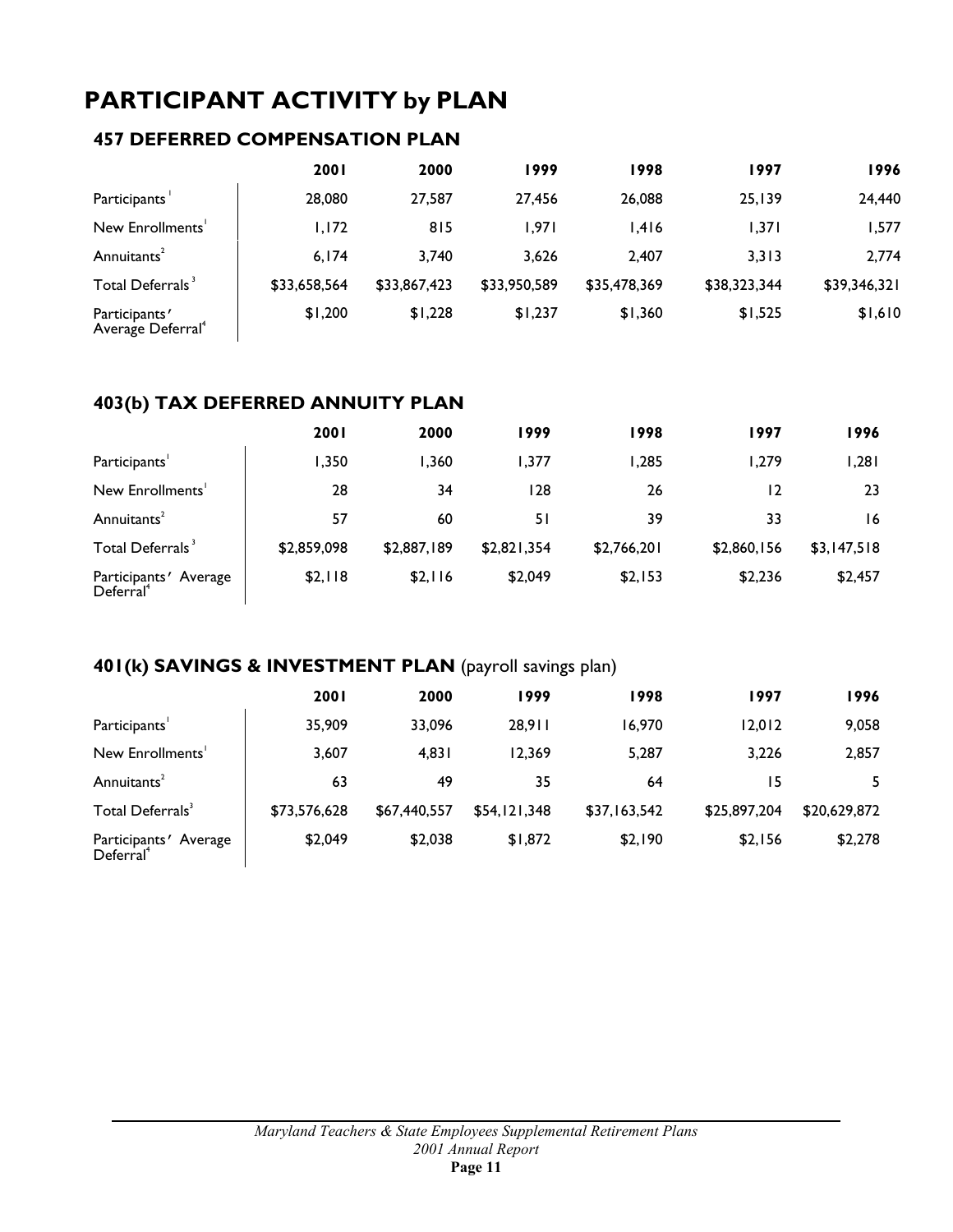## **401(a) MATCH PLAN**

|                                                          | <b>2001</b>  | 2000         | $7/1/99 -$<br>12/31/99 |
|----------------------------------------------------------|--------------|--------------|------------------------|
| Participants <sup>4</sup>                                | 37,514       | $34,423*$    | 33,308                 |
| New Enrollments <sup>4</sup>                             | 3,091        | $1,115*$     | 33,308                 |
| Annuitants <sup>4</sup>                                  | 0            | 0            | 0                      |
| Total Employer<br>Matching<br>Contributions <sup>3</sup> | \$20,570,151 | \$19,916,744 | \$14,546,456           |
| Employer's Average<br>Match Contribution                 | \$548        | \$578        | \$437                  |

## **401(k) SAVINGS & INVESTMENT PLAN** (transfer account)

|                              | <b>2001</b> | 2000 | 1999      | 1998      | 1997      | 1996     |
|------------------------------|-------------|------|-----------|-----------|-----------|----------|
| Participants <sup>4</sup>    | 523         | 538  | 554       | 570       | 582       | 600      |
| New Transfers <sup>4</sup>   |             | 0    |           | 6         | 6         |          |
| Annuitants <sup>*</sup>      | 137         | 137  | 135       | 130       | 128       | 104      |
| Total Transfers <sup>3</sup> | \$656,917   | \$0  | \$183,644 | \$454,663 | \$406,977 | \$49,384 |

\*This number has been corrected from the 2000 Annual Report.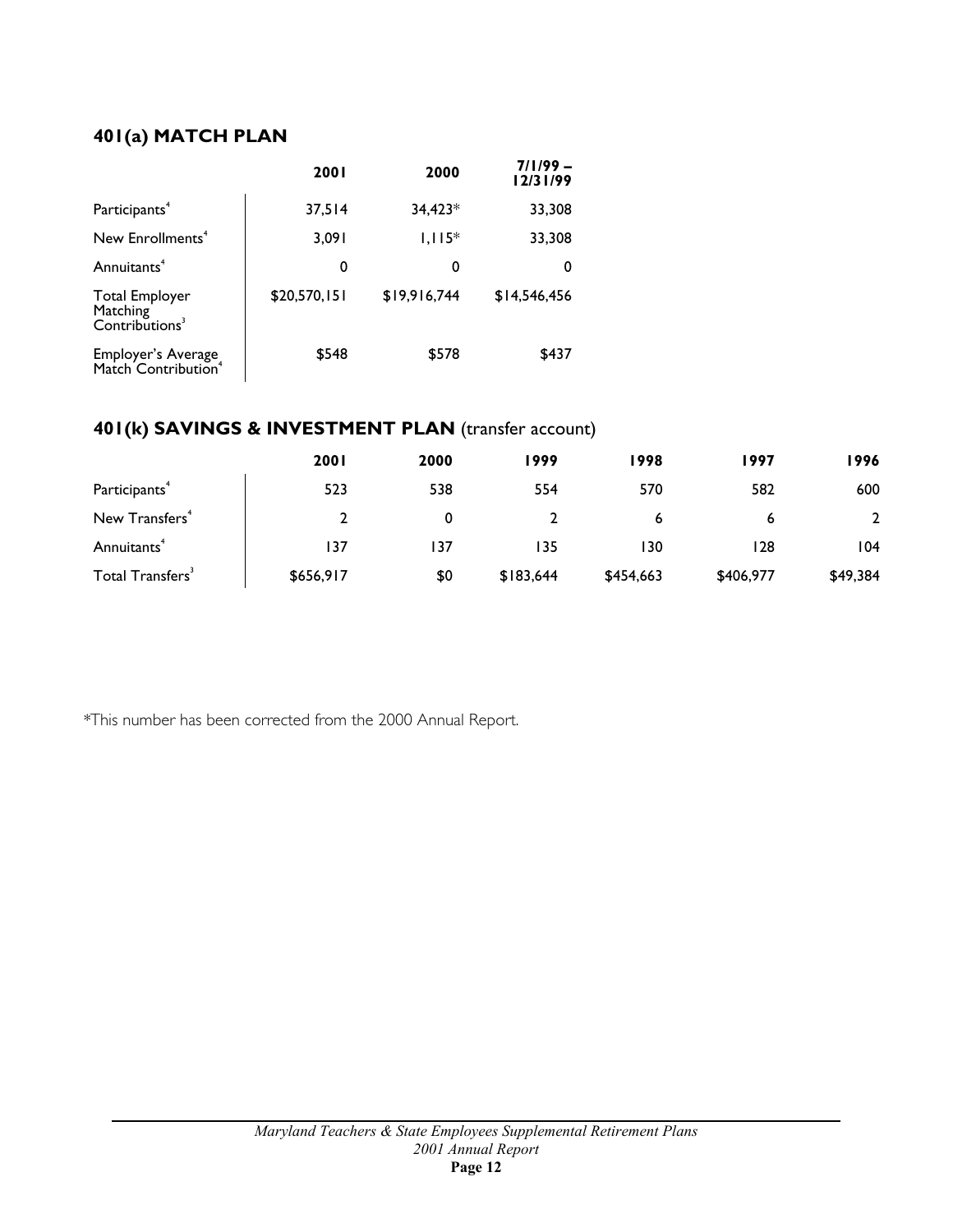## **DEFINITIONS**

Participants. Those who have an account value, including those who are receiving systematic withdrawals and those who have recently enrolled in the plans and are awaiting their first deferral.

**New Enrollments.** State employees who opened a new account.

**Annuitants.** Participants who are receiving systematic withdrawals or have purchased annuity contracts.

Participants Average Deferral. Calculated by dividing the dollar value of "Total Deferrals" by the number of "Participants" during the year.

**Employer's Average Match Contribution.** Calculated by dividing the dollar value of "Total Employer Matching Contributions" by the number of contributing "Match Plan Participants".

**Participants [401(k) transfer account].** Those who have an account value, including those who are receiving systematic withdrawals.

## **Sources:**

- 1. PEBSCO. Administrator's Report.
- 2. PEBSCO.
- 3. Clifton Gunderson LLP. Financial Statements.
- 4. Maryland Teachers and State Employees Supplemental Retirement Plans.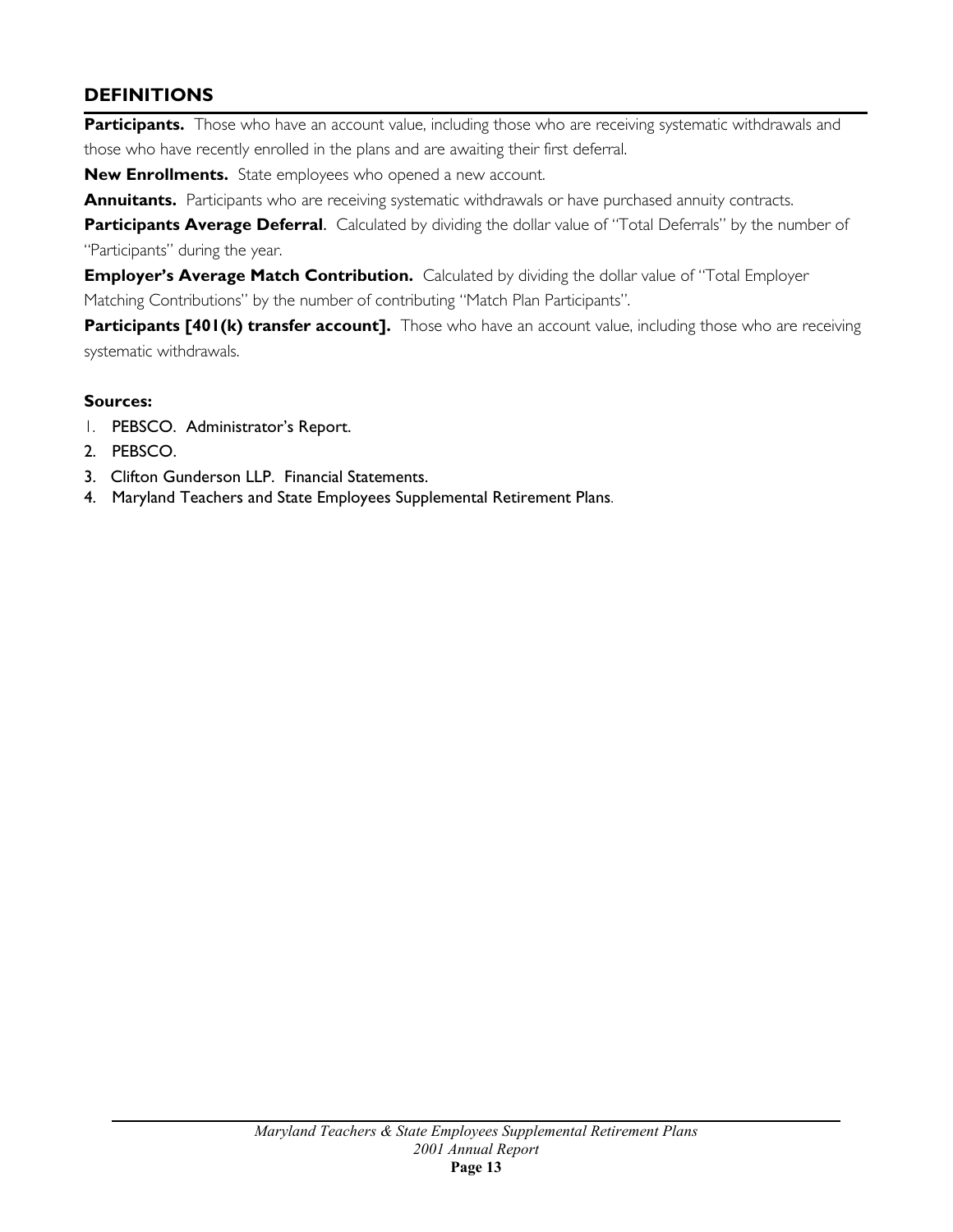# **PARTICIPANT ACTIVITY**



# **PLAN COMPARISON**

**Calendar Years**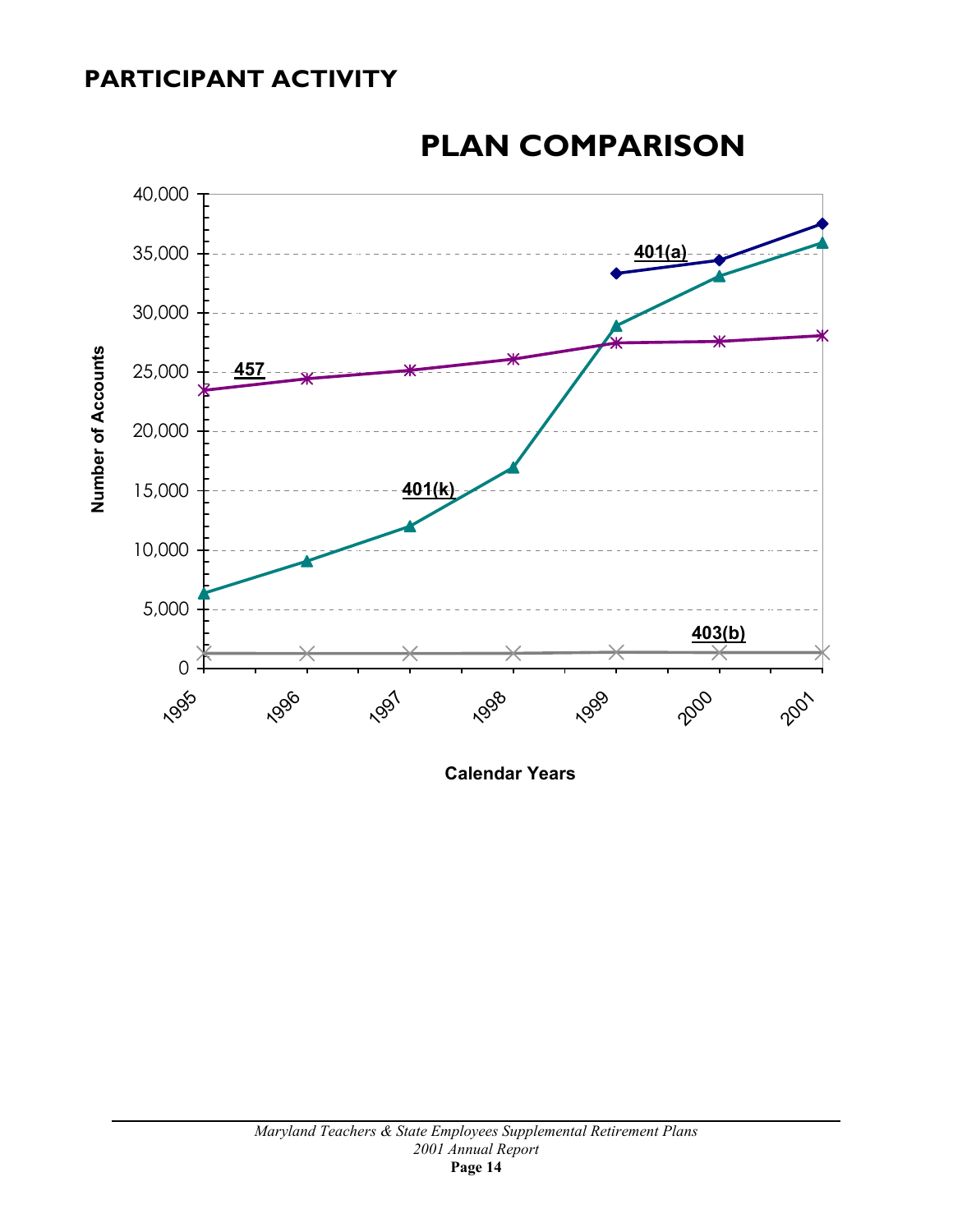# **BOARD INCOME & EXPENDITURES**

|                                     | 2001           | 2000           | 1999            |
|-------------------------------------|----------------|----------------|-----------------|
| <b>Total Revenues*</b>              | \$1,140,436    | \$883,440      | \$1,081,848     |
| <b>Expenditures</b>                 |                |                |                 |
| Salaries, Wages and Fringe Benefits | \$1,025,819    | \$939,862      | \$685,707       |
| Technical and Special Fees          | \$13,553       | (\$2,014)      | \$10,833        |
| Communications                      | \$40,029       | \$31,003       | \$13,622        |
| Travel (In-State and Out-of-State)  | \$41,543       | \$41,344       | \$39,058        |
| Contractual Services                | \$216,680      | \$249,162      | \$328,731       |
| Supplies and Materials              | \$11,531       | \$42,019       | \$20,638        |
| <b>Fixed Charges</b>                | \$91,761       | \$86,066       | \$80,907        |
| Equipment and Furnishings           | \$768          | \$45,465       | \$5,392         |
| <b>Total Expenditures</b>           | \$1,441,684    | \$1,432,907    | \$1,184,888     |
| <b>Revenues Less Expenditures</b>   | $($ \$301,248) | $($ \$549,467) | $($103,043)$ ** |
| <b>Reserve</b>                      | $($ \$88,614)  | \$139,435      | \$566,295       |

*The Board of Trustees had reduced fees and spent down reserve funds, but an unusually strong drop in market values of assets further reduced fee revenue. This required a special "per account" fee in March 2002 to fund plan operations though the end of the fiscal year in 2002 .* 

**Source:** Maryland Teachers & State Employees Supplemental Retirement Plans.

*\* The Maryland Teachers & State Employees Supplemental Retirement Agency administers the Maryland plans with special funds only. The agency collects these funds as participants fees. It does not use state general fund appropriations. The agency holds revenues in a board reserve account for unanticipated necessary expenses. \*\* This number has been corrected from the 1999 Annual Report.*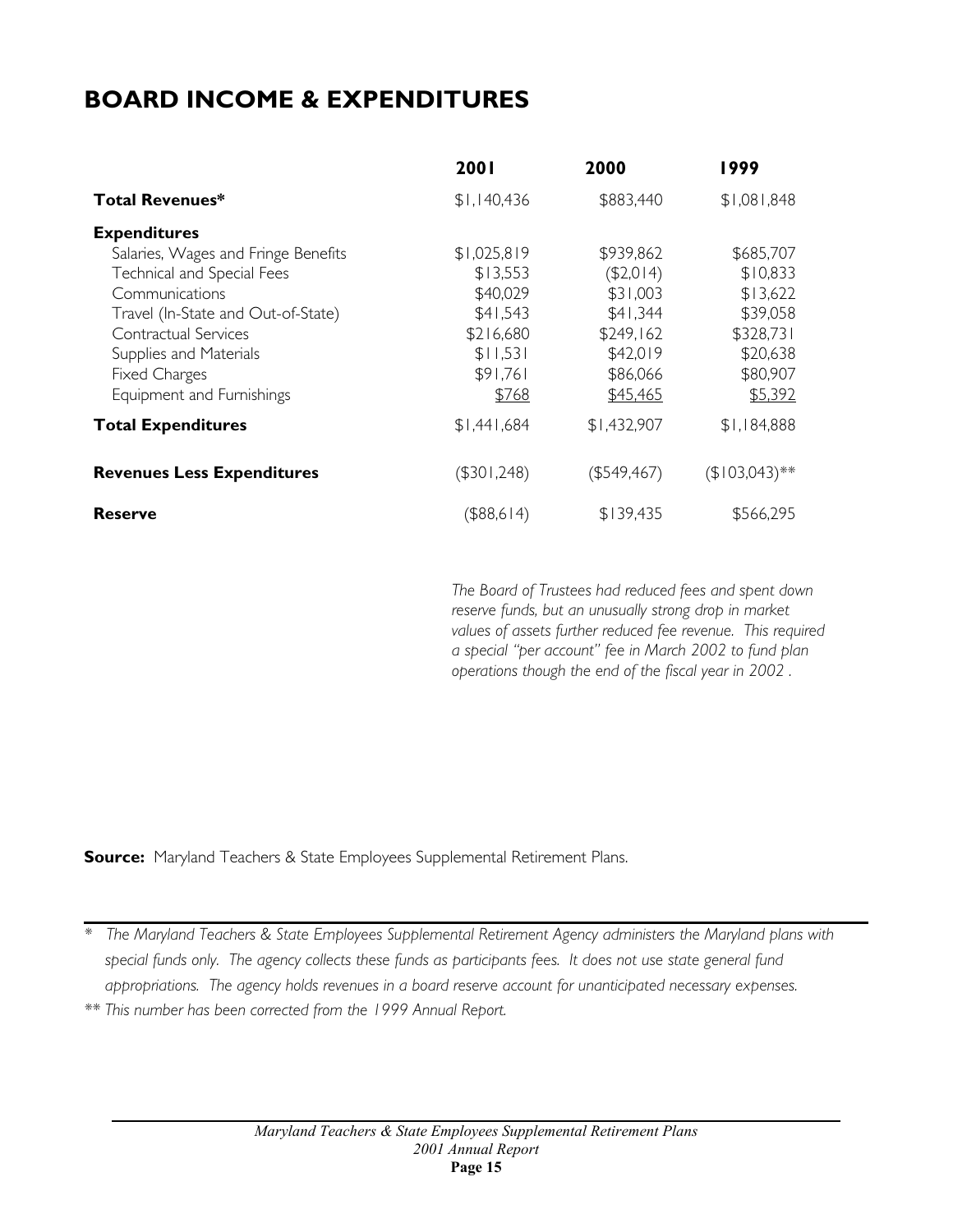# **INVESTMENT CONTRACT POOL**

*[Available in the 457 plan, the 401(k) payroll plan, the 401(a) match plan, and the 401(k) transfer account]*

|                                                                                  |                                                                                                       | <b>CONTRACT RATES</b>                                   | <b>BLENDED RATES</b>                           |
|----------------------------------------------------------------------------------|-------------------------------------------------------------------------------------------------------|---------------------------------------------------------|------------------------------------------------|
| <b>Effective Periods</b>                                                         | <b>Carriers</b>                                                                                       | <b>Maryland Plan Net</b>                                | <b>Participant Blended</b>                     |
| 1st Quarter, 1994<br>2nd Quarter, 1994<br>3rd Quarter, 1994<br>4th Quarter, 1994 | Principal Mutual<br>Principal Mutual<br>Principal Mutual<br>Lehman Brothers                           | matured<br>3.90%<br>matured<br>matured                  | 6.27%<br>6.32%<br>6.35%<br>6.32%               |
| 1st Quarter, 1995<br>2nd Quarter, 1995<br>3rd Quarter, 1995<br>4th Quarter, 1995 | Metropolitan Life<br><b>Lehman Brothers</b><br>New York Life<br><b>Lehman Brothers</b><br>Sun America | matured<br>matured<br>matured<br>matured<br>matured     | 6.38%<br>6.38%<br><b>NA</b><br>6.37%<br>6.29%  |
| 1st Quarter, 1996<br>2nd Quarter, 1996<br>3rd Quarter, 1996<br>4th Quarter, 1996 | Peoples Security<br>Peoples Security<br>Peoples Security<br>Sun America                               | matured<br>matured<br>7.00%*<br>6.58%*                  | 6.31%<br>6.40%<br>6.50%<br>6.52%               |
| 1st Quarter, 1997<br>2nd Quarter, 1997<br>3rd Quarter, 1997<br>4th Quarter, 1997 | New York Life<br>John Hancock<br>John Hancock<br>John Hancock<br>New York Life                        | 7.22%<br>matured<br>6.16%<br>6.32%<br>matured           | 6.43%<br>6.42%<br>6.42%<br><b>NA</b><br>6.37%  |
| 1st Quarter, 1998<br>2nd Quarter, 1998<br>3rd Quarter, 1998<br>4th Quarter, 1998 | John Hancock<br>New York Life<br>No Placement<br>No Placement                                         | 6.20%<br>6.12%<br><b>NA</b><br><b>NA</b>                | 6.35%<br>6.40%<br>6.40%<br>6.50%               |
| 1st Quarter, 1999<br>2nd Quarter, 1999<br>3rd Quarter, 1999<br>4th Quarter, 1999 | No Placement<br>No Placement<br>No Placement<br>Monumental Life<br>New York Life                      | <b>NA</b><br><b>NA</b><br><b>NA</b><br>7.26%<br>matured | 6.30%<br>6.00%<br>6.00%<br><b>NA</b><br>6.00%* |
| 1st Quarter, 2000<br>2nd Quarter, 2000<br>3rd Quarter, 2000<br>4th Quarter, 2000 | Canada Life<br>John Hancock<br>No Placement<br>No Placement                                           | 7.58%<br>7.65%<br><b>NA</b><br><b>NA</b>                | 6.50%<br>6.65%<br>6.80%<br>6.75%               |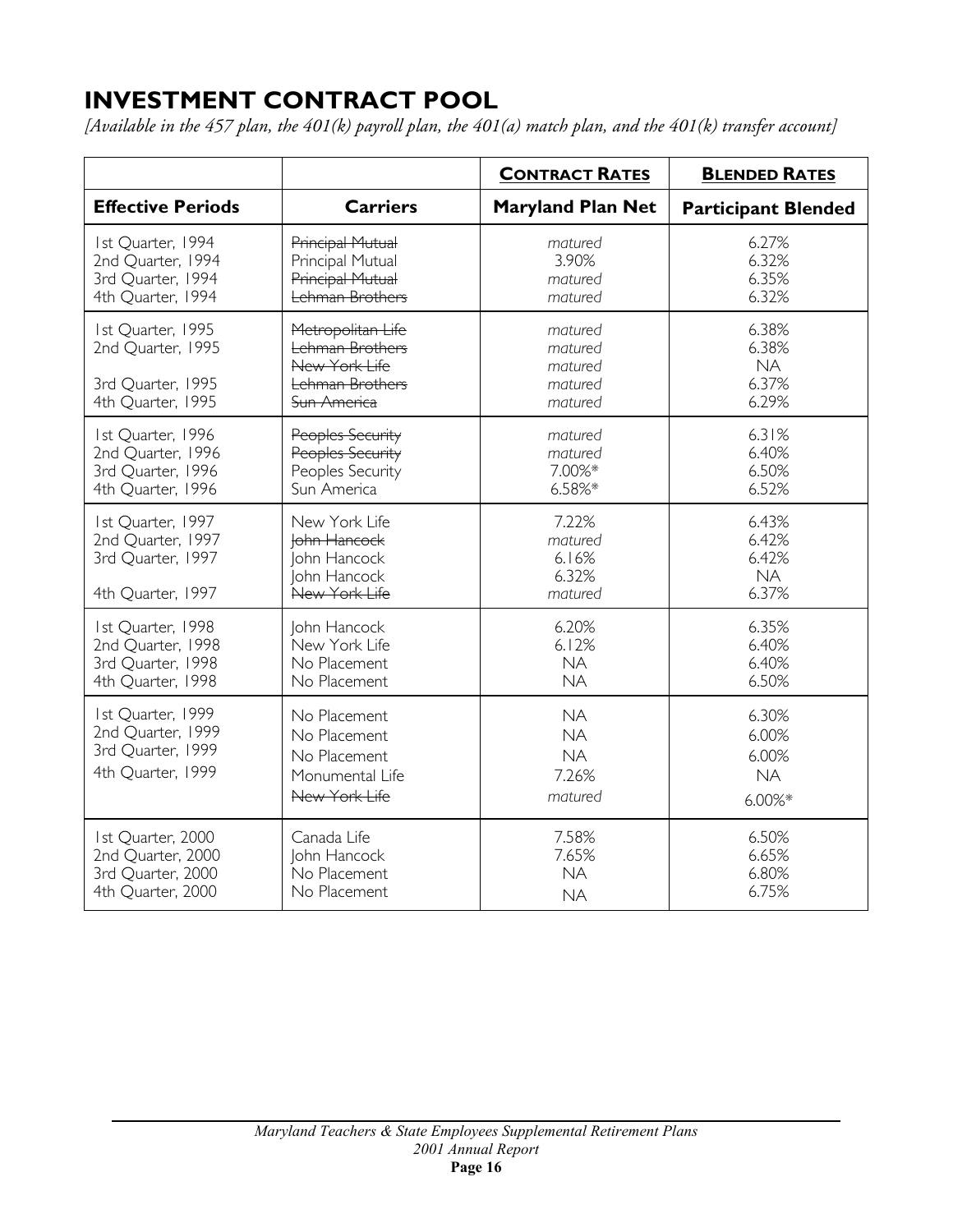### **ING Aetna became the Investment Contract Pool Manager in April 2001. According to a MSRP Board revised investment policy, they have assigned portions of the pool as follows.**

|                                                                                  |                                                                                                                                                                    | <b>CONTRACT RATES</b>                                    | <b>BLENDED RATES</b>             |
|----------------------------------------------------------------------------------|--------------------------------------------------------------------------------------------------------------------------------------------------------------------|----------------------------------------------------------|----------------------------------|
| <b>Effective Periods</b>                                                         | <b>Carriers</b>                                                                                                                                                    | <b>Maryland Plan Net</b>                                 | <b>Participant Blended</b>       |
| 1st Quarter, 2001<br>2nd Quarter, 2001<br>3rd Quarter, 2001<br>4th Ouarter, 2001 | No Placement<br>Goode Stable Value Fund<br>Goode Stable Value Fund<br>SEI Stable Asset Fund<br>Goode Stable Value Fund<br>SEI Stable Asset Fund<br>PIMCO Synthetic | NA<br>6.30%<br>6.37%<br>6.22%<br>5.82%<br>6.03%<br>4.42% | 6.75%<br>6.50%<br>6.35%<br>6.40% |

\* This rate is a weighted average of earnings credited at 5.66% from 10/01/99 through 11/12/99 and 6.05% from 11/13/99 through 12/31/99.

### **DEFINITIONS**

Maryland Plan Net. These are the rates paid to the Maryland plan by the carrier for the term of the contract. They are net of any carrier fees but before the deduction of the plan asset fee. As of January 1, 2000, the annual asset fee is 34 basis points (0.34%)

Participant Blended. These are the rates credited to participants' accounts before the deduction of asset fees. They are the blended rates of all contracts in effect during the quarter.

### **Sources:**

ING Aetna Financial Services Maryland Teachers & State Employees Supplemental Retirement Plans.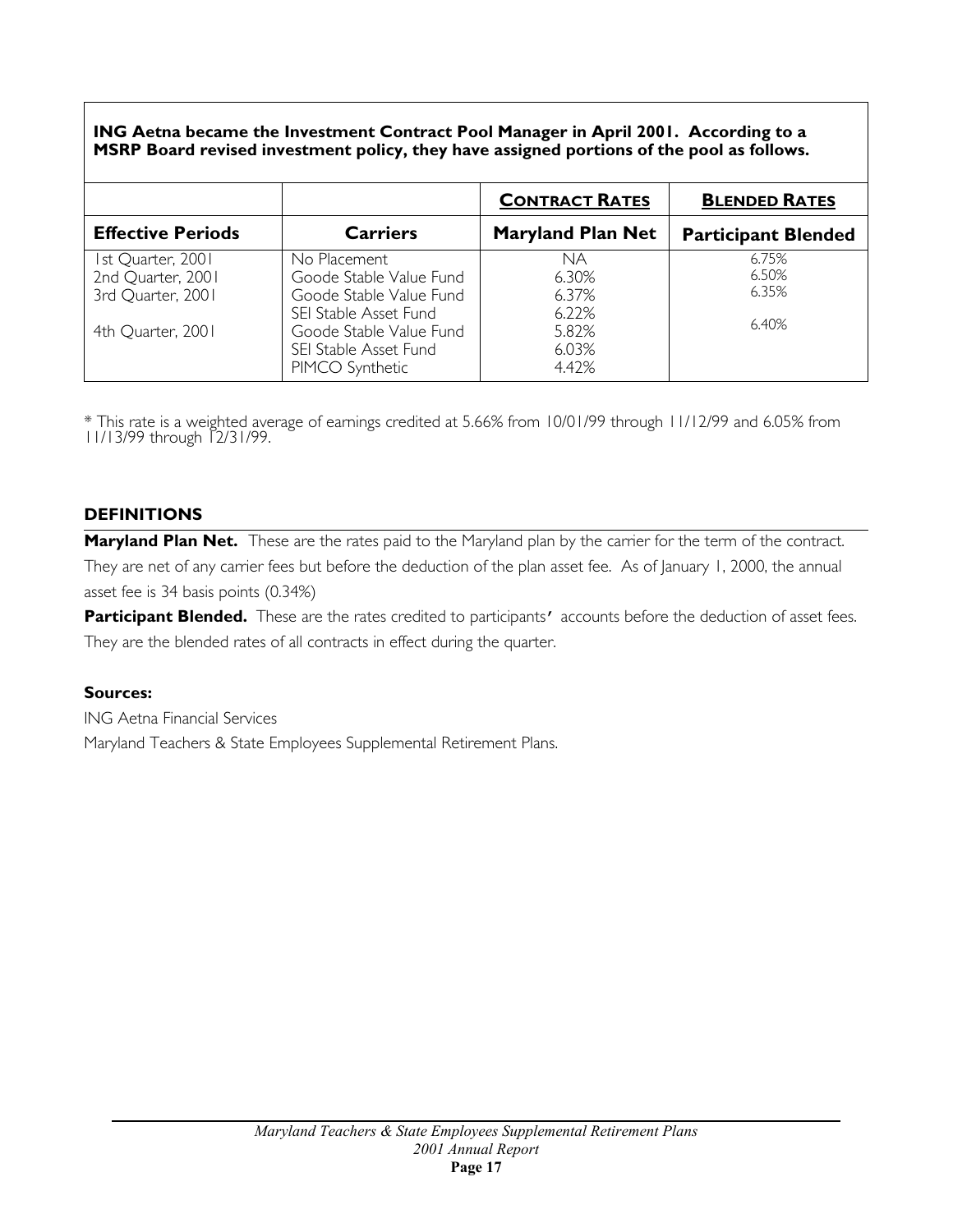# **MUTUAL FUNDS**

*Percentage Rates of Return for Period Ending December 31, 2001*

|                                                                                                                                                                                                                                 | I YEAR                                             | 3 YEARS                                       | 5 YEARS                                   | $\overline{0}$<br><b>YEARS</b>                              | <b>5-YEAR BETA</b>                   |
|---------------------------------------------------------------------------------------------------------------------------------------------------------------------------------------------------------------------------------|----------------------------------------------------|-----------------------------------------------|-------------------------------------------|-------------------------------------------------------------|--------------------------------------|
| <b>Money Market Fund</b>                                                                                                                                                                                                        |                                                    |                                               |                                           |                                                             |                                      |
| <b>Vanguard Prime Money Market Fund</b><br>$[403(\bar{b})$ plan only]<br>INDEX: 91-Day Treasury Bill                                                                                                                            | 4.2%<br>3.6%                                       | 5.2%<br>5.0%                                  | 5.3%<br>5.1%                              | 4.8%<br>4.5%                                                | N/A<br>N/A                           |
| <b>Bond Fund</b>                                                                                                                                                                                                                |                                                    |                                               |                                           |                                                             |                                      |
| <b>Federated U.S. Government Securities</b><br><b>Fund: 2-5 Years</b><br>[457 plan, 401(k) plans, and 401(a) match plan only]<br>INDEX: Lehman Bros. Interm. Gov't. Bond                                                        | 8.3%<br>8.4%                                       | 5.9%<br>6.4%                                  | 6.6%<br>7.1%                              | 6.1%<br>6.7%                                                | N/A<br>N/A                           |
| <b>Conservative: Balanced Funds</b>                                                                                                                                                                                             |                                                    |                                               |                                           |                                                             |                                      |
| <b>Deutsche Flag Investors</b><br>Value Builder Fund -<br><b>Institutional Shares</b><br><b>Fidelity Puritan Fund</b><br>INDEX: 60% S&P/40% Lehman Bros.<br>Aggregate Bond<br>INDEX: 50% S&P/50% Lehman Bros.<br>Aggregate Bond | 3.5%<br>$-1.1%$<br>$-3.8%$<br>$-1.7%$              | 5.6%<br>3.1%<br>1.9%<br>2.6%                  | 11.5%<br>9.4%<br>9.4%<br>9.1%             | NA.<br>12.1%<br>10.7%<br>10.1%                              | 1.1%<br>0.9%<br>N/A<br>N/A           |
| <b>Moderate: Growth &amp; Income Funds</b>                                                                                                                                                                                      |                                                    |                                               |                                           |                                                             |                                      |
| <b>Fidelity Growth &amp; Income Portfolio</b><br>Legg Mason Value Trust (Navigator Class)<br>Vanguard Institutional Index Fund<br><b>Washington Mutual Investors</b><br>INDEX: Standard & Poor's 500                            | $-9.4%$<br>$-8.4%$<br>$-11.9%$<br>1.5%<br>$-11.9%$ | $-0.6%$<br>3.2%<br>$-1.0%$<br>3.9%<br>$-1.0%$ | 10.4%<br>17.9%<br>10.8%<br>12.3%<br>10.7% | 13.8%<br>$18.2\%$ <sup>(1)</sup><br>13.0%<br>14.1%<br>12.9% | 0.8%<br>1.2%<br>1.0%<br>0.8%<br>1.0% |
| <b>Aggressive: Growth Funds</b>                                                                                                                                                                                                 |                                                    |                                               |                                           |                                                             |                                      |
| <b>AIM Constellation Fund</b><br><b>INVESCO Dynamics Fund</b><br><b>INDEX: Russell Mid Cap Growth</b>                                                                                                                           | $-23.6%$<br>$-32.9%$<br>$-20.2%$                   | $-0.4%$<br>2.1%<br>2.2%                       | 5.8%<br>10.2%<br>9.0%                     | 11.1%<br>13.1%<br>11.1%                                     | 0.9%<br>1.1%<br>N/A                  |
| More Aggressive: Small-Cap Funds                                                                                                                                                                                                |                                                    |                                               |                                           |                                                             |                                      |
| <b>Delaware Trend Fund - Institutional Class</b><br>T. Rowe Price Small-Cap Stock Fund<br><b>INDEX: Russell 2000</b>                                                                                                            | $-14.6%$<br>6.8%<br>2.5%                           | 11.1%<br>12.6%<br>6.4%                        | 13.4%<br>12.2%<br>7.5%                    | $14.7\%$<br>14.5%<br>11.5%                                  | 1.0%<br>0.8%<br>N/A                  |
| <b>International Funds</b>                                                                                                                                                                                                      |                                                    |                                               |                                           |                                                             |                                      |
| <b>EuroPacific Growth Fund</b><br><b>T. Rowe Price International Stock Fund</b><br><b>INDEX: MSCI EAFE</b>                                                                                                                      | $-12.2%$<br>$-22.0%$<br>$-21.4%$                   | 4.2%<br>$-4.5%$<br>$-5.1%$                    | 7.4%<br>0.8%<br>0.9%                      | 10.4%<br>6.1%<br>4.5%                                       | N/A<br>N/A<br>N/A                    |

*(1) This is the ten-year return for Legg Mason Value Trust – Primary Shares* 

*(2) This is the ten-year return for Delaware Trend Fund – Class A*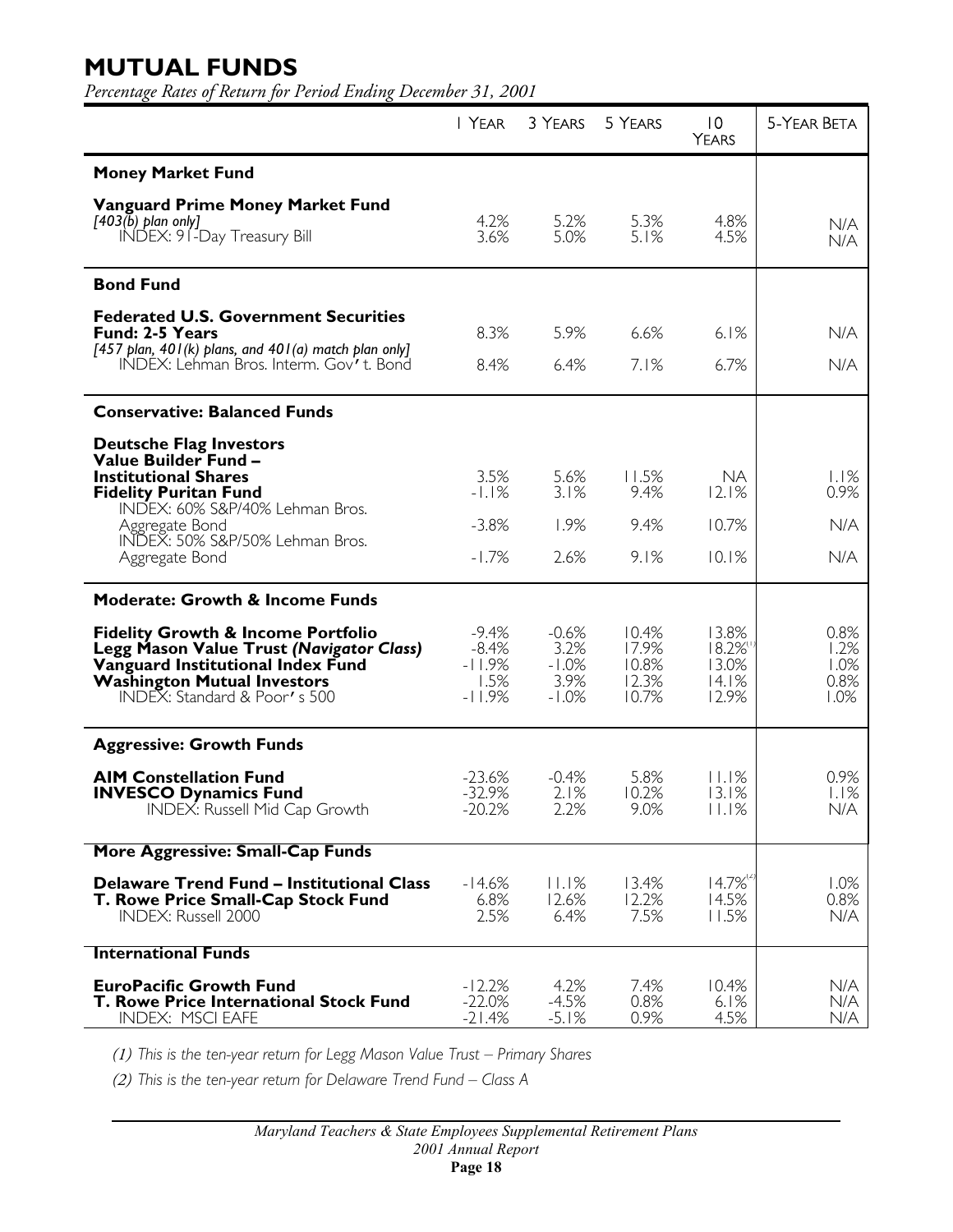## **DEFINITIONS**

## *Rates of Returns*

**Rates of Returns.** The rates of returns are net of the funds' annual operating expenses. They are before the deduction of MSRP's asset fees.

## *Beta*

Five-Year Beta. The beta coefficient is a statistical measure of a stock's relative volatility (or risk). The Standard & Poor's 500 Index (S&P 500) has a beta coefficient of 1.00. A stock with a higher beta is more volatile than the S&P 500. A stock with a lower beta will rise and fall more slowly than the S&P 500. The five-year beta is representative of statistical data from January 1, 1996 through December 31, 2000.

## *Indices*

**91-Day Treasury Bill.** A negotiable debt obligation issued by the U.S. government and backed by its full faith and credit, having a maturity of three months (90 days). Exempt from state and local taxes.

**50% S&P/50% Lehman Bros. Aggregate Bond.** This is the 50% S&P 500 and 50% Lehman Brothers Aggregate Bond Index. The Standard & Poor's 500 Index is a broad-based measurement of changes in stock market conditions. Its basis is the average common stock performance of 374 industrial company stocks, 11 transportation stocks, 74 financial company stocks, and 41 utility stocks. The Lehman Brothers Aggregate Bond Index is a mix of government, corporate, mortgage-backed, asset-backed, and Yankee bonds.

**MSCI EAFE Index.** The Morgan Stanley Capital International (MSCI) Europe, Australia, and the Far East (EAFE) Index is an international equity index. It consists of 1,030 securities from the following 20 countries: Australia, Austria, Belgium, Denmark, Finland, France, Germany, Hong Kong, Ireland, Italy, Japan, Malaysia, the Netherlands, New Zealand, Norway, Singapore, Spain, Sweden, Switzerland, and the United Kingdom.

**Russell 2000 Index.** This index is a small-capitalization index that consists of the 2,000 smallest stocks in the Russell 3000 Index, representing 10% of the total U.S. equity market.

**60% S&P/40% Lehman Bros. Aggregate Bond.** This is the 60% S&P 500 and 40% Lehman Brothers Aggregate Bond Index. The Standard & Poor's 500 Index is a broad-based measurement of changes in stock market conditions. Its basis is the average common stock performance of 374 industrial company stocks, 11 transportation stocks, 74 financial company stocks, and 41 utility stocks. The Lehman Brothers Aggregate Bond Index is a mix of government, corporate, mortgage-backed, asset-backed, and Yankee bonds.

**Standard & Poor's 500 Index.** This index is a broad-based measurement of changes in stock market conditions. Its basis is the average common stock performance of 374 industrial company stocks, 11 transportation stocks, 74 financial company stocks, and 41 utility stocks.

**Russell Mid Cap Growth Index.** Measures the performance of companies within the Russell Mid Cap Index (made up of the 800 smallest companies in the Russell 1000 Growth Index) with higher price-to-book ratios and higher forecasted growth values. These stocks have an average market capitalization of approximately \$3.6 billion and a median market capitalization of approximately \$2.8 billion. The market capitalization range for the Index is \$10.8 billion to \$1.3 billion as of the latest reconstitution.

Lehman Bros. Intermediate Gov't Bond Index. Includes Lehman Government Index Issues with a time to maturity between 1 and 10 years.

## *Medians*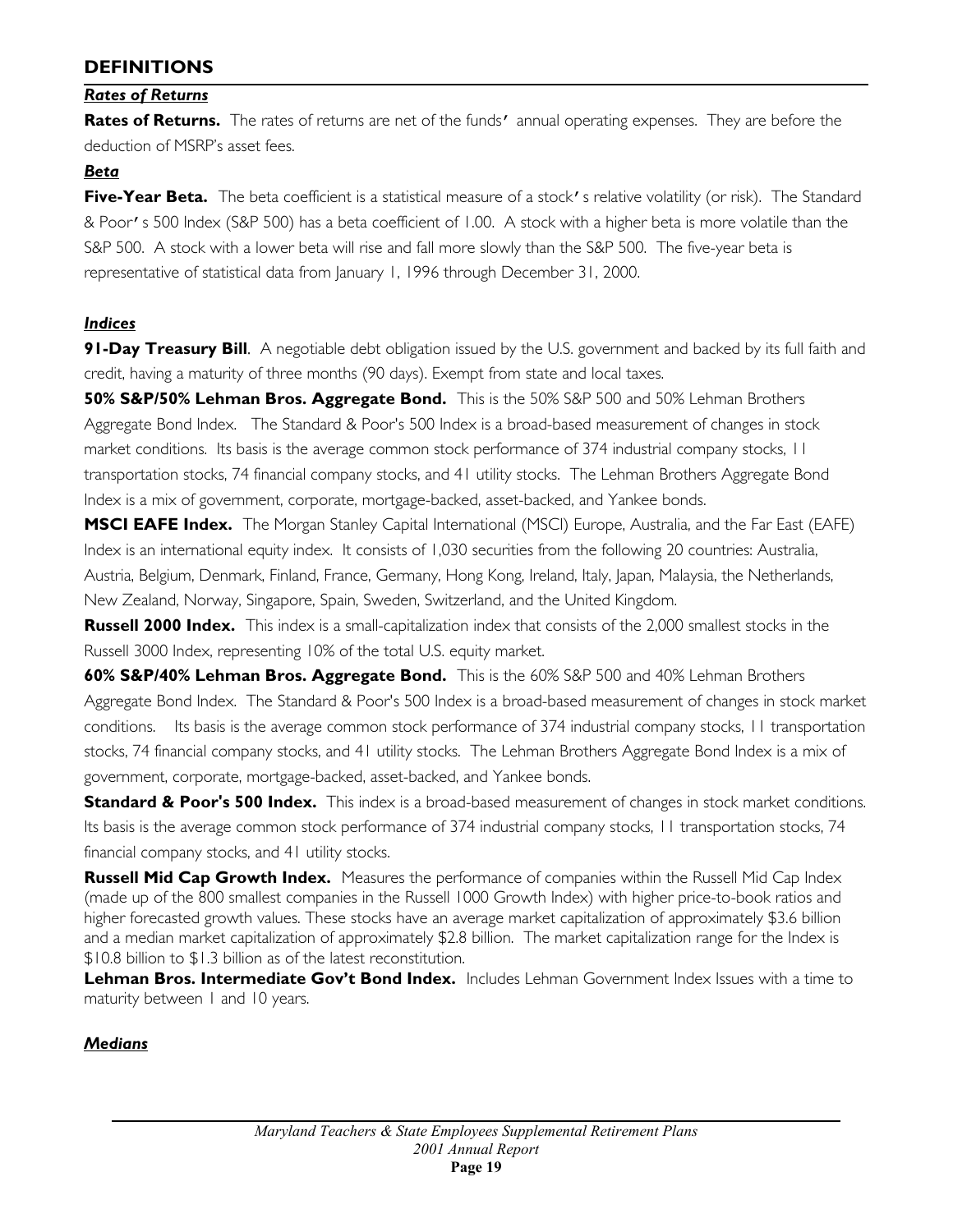**Fixed Income - Short/Interm. Median.** This universe includes funds defined by Morningstar as Short-Term Bond. Short-Term Bond funds have an average duration of more than one but less than 3.5 years or an average effective maturity of more than one but less than four years.

**International Equity Non-U.S. Median.** This universe includes funds defined by Morningstar as Foreign Stock funds which have no more than 10% of stocks invested in the United States. The median return represents the mid point of this universe.

**Large Cap Core Median.** This universe includes funds defined by Morningstar as Large Blend. Large Blend funds invest in a combination of Large Cap Growth and Large Cap Value stocks. The median return represents the mid point of this universe. Funds with median market caps greater than \$10 billion are considered large-cap.

**Managed Balanced Median.** This universe includes funds defined by Morningstar as Domestic Hybrid which includes funds with stock holdings of greater than 20% but less than 70% of the portfolio. The median return represents the mid point of this universe.

**Mid Cap Growth Median.** This universe includes funds defined by Morningstar as Mid-Cap Growth. Mid-Cap Growth funds primarily invest in stocks of mid-sized companies which are growing at faster than average rates. The median return represents the mid point of this universe. Funds with median market caps greater than or equal to \$2 billion but less than or equal to \$10 billion are considered mid-cap funds.

**Small Cap Core Median.** This universe includes funds defined by Morningstar as Small Blend. Small Blend funds invest in a combination of Small-Cap Growth and Small-Cap Value stocks. The median return represents the mid point of this universe. All funds with median market caps less than \$2 billion are considered small-cap funds.

### **Sources:**

- 1. Maryland Teachers and State Employees Supplemental Retirement Plans
- 2. The returns for the mutual funds were provided by the mutual fund companies
- 3. The 5-Year Betas and definitions were provided by The Segal Company, Inc.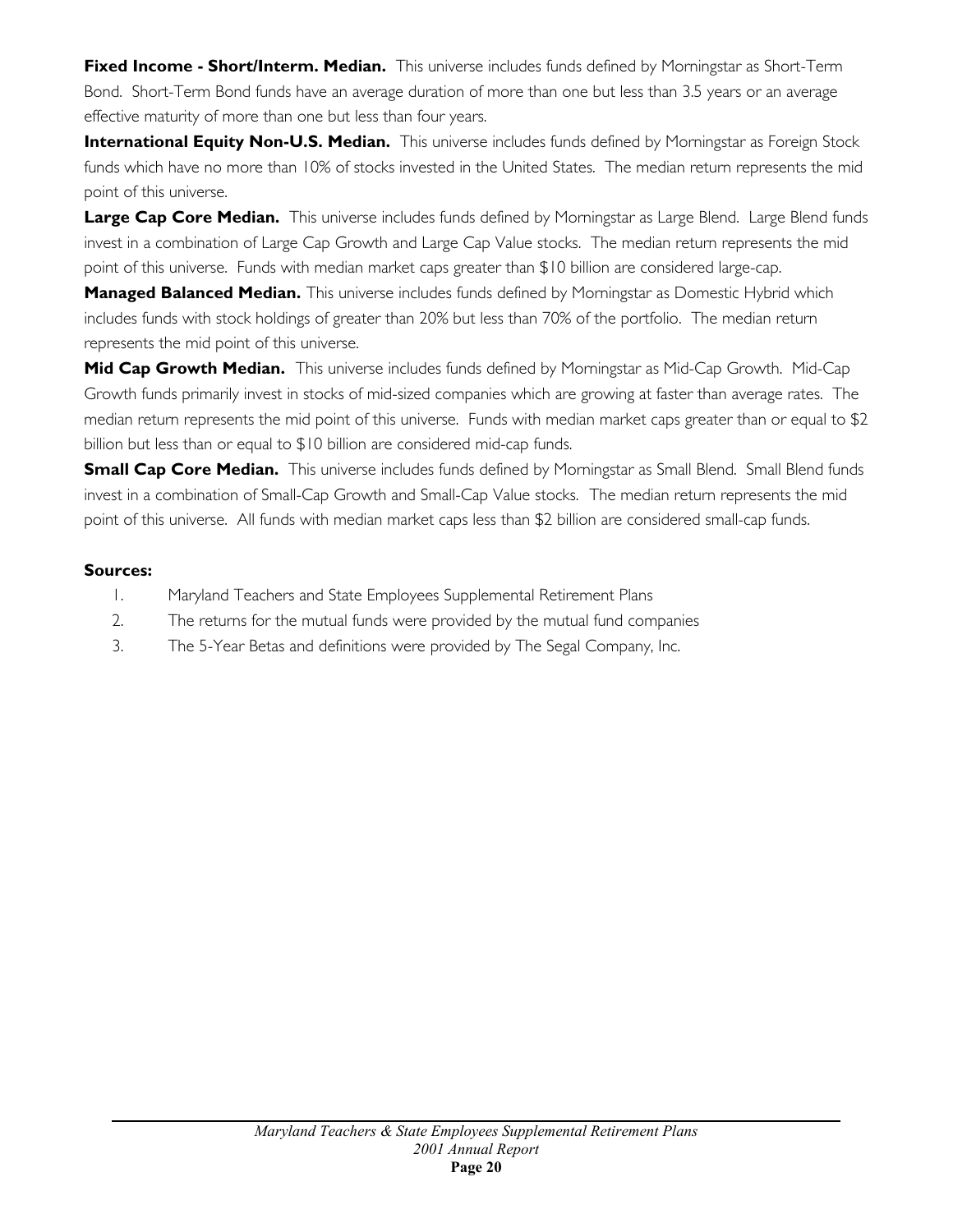# **THE 457 DEFERRED COMPENSATION PLAN**

### **ELIGIBILITY AND DEFERRAL REQUIREMENTS**

All state of Maryland employees are eligible to participate in this plan. State employees include: regular, contractual, full-time and part-time employees; members of the General Assembly; judges of the various courts; clerks and employees of all county and Baltimore city courts; registrars and employees in the Office of the Register of Wills; faculty, associate staff and classified employees at the Maryland universities and colleges; and independent contractors of the Maryland Vending Program for the Blind.

Participants make contributions to the plan by payroll deductions before federal and state income taxes, but after the Federal Insurance Contributions Act (FICA) tax is assessed. For 2001, participants may contribute the lesser of about 25% of their annual gross salary (minus pre-tax benefit payments) or \$8,500 a year. The 457 plan provides a catch-up provision in the three years before the year of retirement. A participant may contribute up to \$15,000 per year under this provision.

#### **INVESTMENT OPTIONS**

Investment choices include both fixed and variable options. The fixed investment option offers a fixed rate of return for a stated period. It is a pool of investment contracts selected from a pre-qualified list of fixed-income managers/ underwriters and insurance companies. Pages 16 to 17 give performance information on the pool.

The board has hired ING-Aetna Financial Services to be the manager of the Investment Contract Pool and has adopted a written investment policy directing the management of investments. Collected funds go into a short term investment fund until the investment policy calls for a longer duration placement. Many contracts, reset the rate of earnings interest on a regular basis throughout the life of the contract based upon the underlying investments at that

time. Some contracts earn a fixed rate of interest for a specified period of time. Participants' accounts are credited with a quarterly average yield that is a blend of all contracts in the pool.

The pool concept provides investment diversification. When investments are diversified, or spread among several carriers, default risk is lowered. Each carrier must meet standards established by the plan's Board of Trustees. Before starting the Investment Contract Pool, the Board of Trustees established criteria to assure diversity and limit risk. All companies and/or fixed income managers/underwriters competing for investment contracts must meet these requirements.

The variable options in this plan include an assortment of mutual funds. Pages 18 to 20 list the 2001 fund options for all plans with their historical performances and risk factors (beta).

#### **DISTRIBUTION REQUIREMENTS**

Participants can make withdrawals when they separate or retire from state service (regardless of age) or at 701/2 if they are employed by the state. A single distribution also may be made for an unforeseeable and unbudgetable emergency causing financial hardship. Participants must begin distributions at 701/2 unless they are still working for the state (and have not yet retired). The participant's beneficiary becomes eligible to receive a distribution upon the participant's death. All distributions are subject to federal, state and local income tax.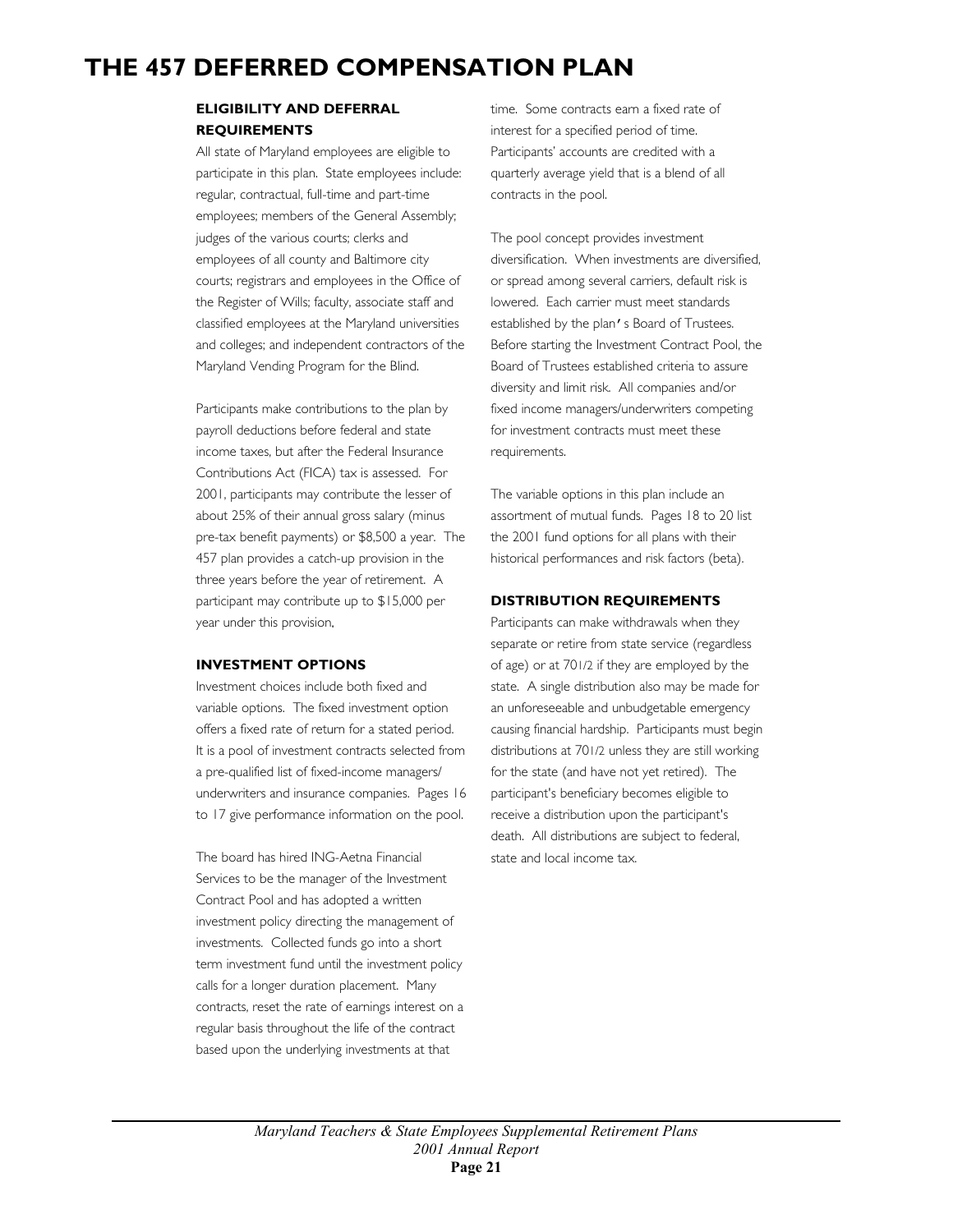# **THE 403(B) TAX DEFERRED ANNUITY PLAN**

#### **ELIGIBILITY AND DEFERRAL REQUIREMENTS**

Employees of the state of Maryland or any governmental entity in the state whose work assignments are within state educational institutions are eligible to participate in this plan. Educational institutions include state colleges and universities, the Maryland Higher Education Commission, the Maryland Department of Education, Maryland Public Television and the Maryland Schools for the Deaf. Participants make specified contributions under this plan by payroll deduction during the regular pay period before federal and state income taxes, but after the FICA tax is assessed.

For 2001, participants may contribute the lesser of about 25% of their annual gross salary (minus 2%) or \$10,500 per year. Participants may contribute an additional \$3,000 per year if their annual contributions have averaged less than \$5,000. To qualify for catch-up, employees should have completed at least 15 years of fulltime service with the state of Maryland in which they were eligible to participate in a 403(b) arrangement.

#### **INVESTMENT OPTIONS**

The investments in this plan are mutual funds. Pages 18 to 20 list the options for all plans with their historical performances and risk factors (beta).

#### **DISTRIBUTION REQUIREMENTS**

Participants may begin distributions without a 10% Internal Revenue Service (IRS) withdrawal penalty when they meet one of the following criteria: Age 59 1/2; Separation from Maryland state service at 55 or older; Total disability; Selection of an annuity contract.

A single distribution also may be made without a 10% IRS withdrawal penalty for a deductible medical hardship. A single distribution may be made for an unbudgetable emergency causing financial hardship. The 10% IRS withdrawal penalty will apply for most financial hardship distributions. Participants must begin distributions at 70 1/2 unless they are still working for the state (and have not yet retired). The participant's beneficiary becomes eligible to receive a distribution without a 10% IRS withdrawal penalty upon the participant's death. All distributions are subject to federal, state and local income tax.

#### **LOAN PROGRAM**

Loans are available to participants. The minimum loan amount is \$2,500, initially. The maximum loan amount is 50% of a participant's account balance, but never more than \$50,000. The rate of interest charged on the loan is the same as the rate used by the Maryland State Employees Credit Union for loans secured by savings accounts, the hypothecated rate. Participants pay a fixed interest rate during the life of the loan. Participants principal and interest payments are returned to their accounts. The outstanding loan balance is considered a plan asset. A loan application and/or maintenance fee may apply.

With only one exception, the maximum repayment period is five years. When the loan is for the purchase of a primary residence, the maximum repayment period is ten years. Participants may have two loans outstanding at a time as long as the loan amounts combined don't exceed the lesser of 50% of their accounts or \$50,000. The 10% IRS withdrawal penalty doesn't apply to loans unless repayments are not made and it must be defaulted.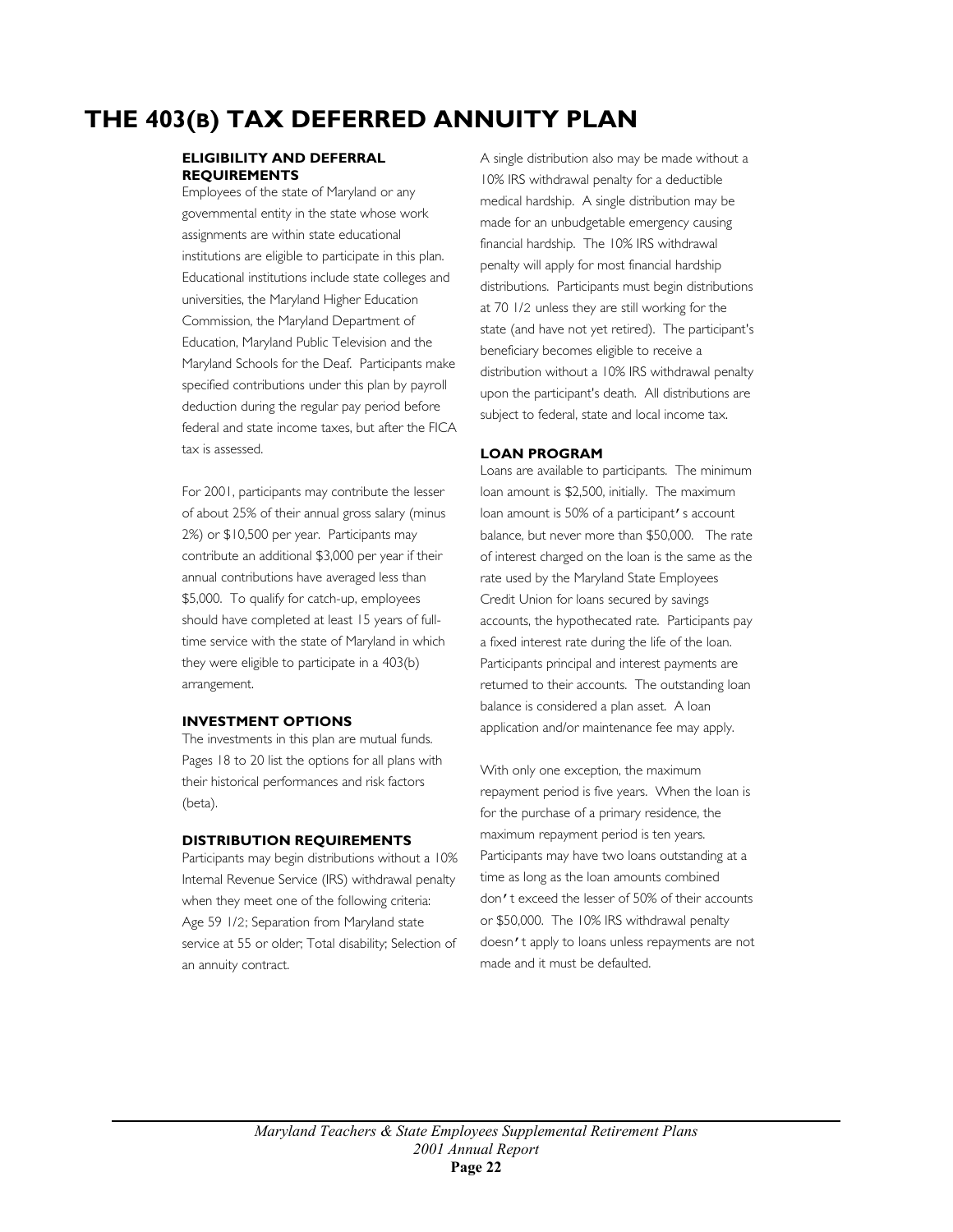# **THE 401(k) SAVINGS & INVESTMENT PLAN -** Payroll Savings Plan

#### **ELIGIBILITY AND DEFERRAL REQUIREMENTS**

All Maryland state employees are eligible to participate in the 401(k) Savings & Investment Plan. For 2001, participants may contribute about 25% of their annual gross salary (minus 2%) a year, but not more than \$10,500 a year. The state makes payroll deductions before federal and state taxes, but after the FICA tax is assessed.

#### **INVESTMENT OPTIONS**

The investment options include an assortment of mutual funds and a fixed option. Pages 18 to 20 list by group the 2001 fund options for all plans with their historical performances and risk factors (beta).

The fixed option offers a fixed rate of return for a stated period. It is a pool of investment contracts selected from a pre-qualified list of insurance companies and fixed-income managers/underwriters. Pages 16 to 17 give performance information on the pool.

The board places collected funds into a new contract that is effective for a set period. The contract usually has a fixed rate of interest for the length of the contract. Some contracts, however, reset the rate of interest on a regular basis throughout the life of the contract's underlying investments at that time. Participants' accounts are credited with a quarterly average yield that is a blend of all contracts in the pool.

The pool concept provides investment diversification. When investments are diversified, or spread among several carriers, default risk is lowered. Each carrier must meet standards established by the plan's Board of Trustees. Before starting the Investment Contract Pool, the Board of Trustees established criteria to assure diversity and limit risk. All

companies and/or fixed income managers/underwriters competing for investment contracts must meet these requirements.

#### **DISTRIBUTION REQUIREMENTS**

Participants may begin distributions without a 10% IRS withdrawal penalty when they meet one of the following criteria: Age 59 1/2; Separation from Maryland state service at 55 or older; Total disability; Selection of an annuity contract. The participant's beneficiary becomes eligible to receive a distribution without a 10% IRS withdrawal penalty upon the participant's death. A single distribution also may be made without a 10% IRS withdrawal penalty for a deductible medical hardship. A single distribution may be made for an unbudgetable emergency causing financial hardship. The 10% IRS withdrawal penalty will apply for most financial hardship distributions. Participants must begin distributions by 70 1/2 unless they are still working for the state (and have not yet retired). All distributions are subject to federal, state and local income tax.

#### **LOAN PROGRAM**

Loans are available to participants. The minimum loan amount is \$2,500. The maximum loan amount is 50% of a participant's account balance, but never more than \$50,000. The rate of interest charged on the loan is the same as the rate used by the Maryland State Employees Credit Union for loans secured by savings accounts, the hypothecated rate. Participants pay a fixed interest rate during the life of the loan. The outstanding loan balance is considered a plan asset. A loan application fee may apply.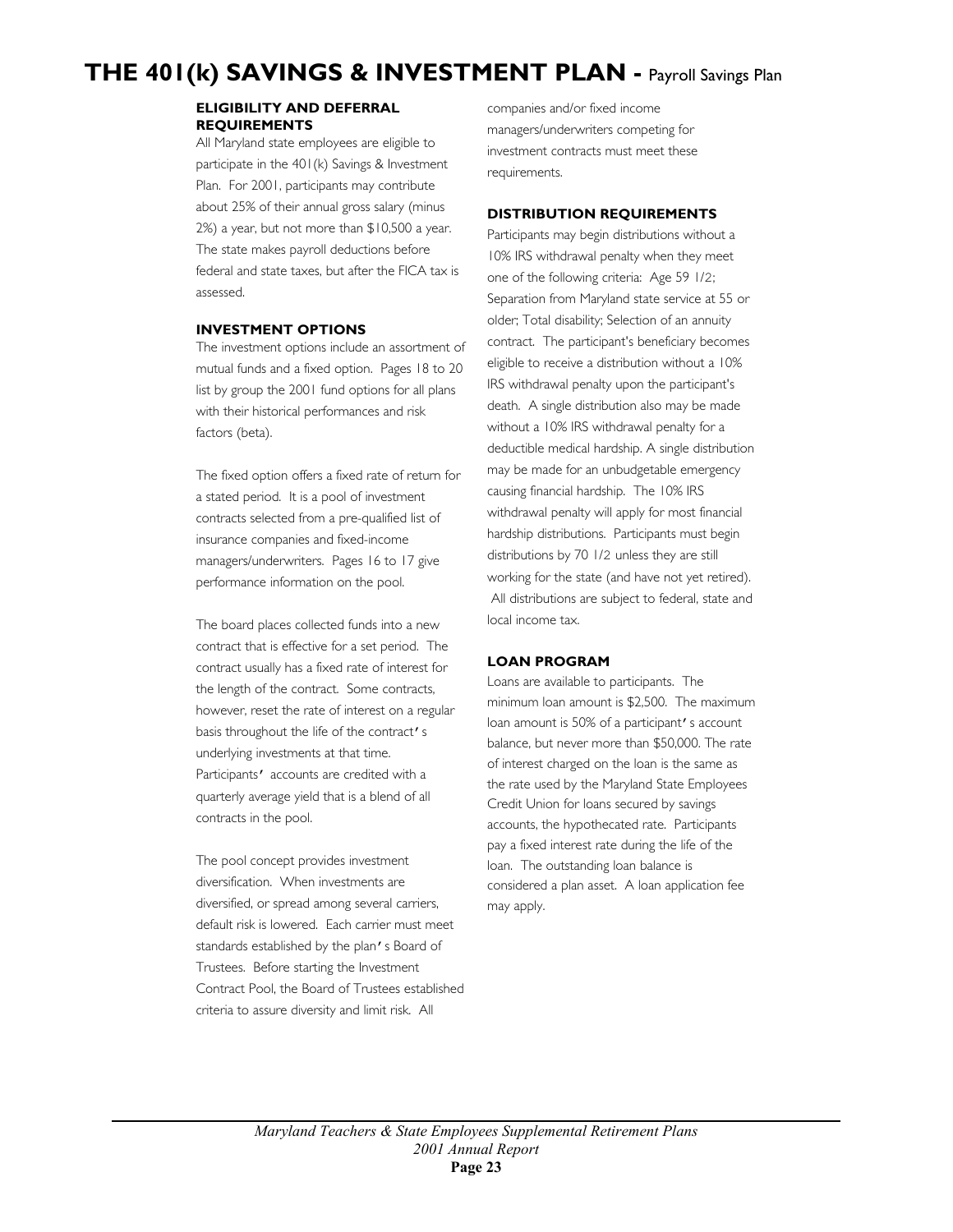# **THE 401(A) MATCH PLAN**

### **ELIGIBILITY**

Maryland state employees who are members of the State Employees Modified Pension System are eligible for a match to their 457, 403(b), and 401(k) payroll plans. The match is a dollar-fordollar match up to \$600 each fiscal year. The state's match is deposited into a 401(a) account set up for each participant.

### **INVESTMENT OPTIONS**

The investment options include an assortment of mutual funds and a fixed option. Pages 18 to 20 list by group the 2001 fund options for all plans with their historical performances and risk factors (beta).

The fixed option offers a fixed rate of return for a stated period. It is a pool of investment contracts selected from a pre-qualified list of insurance companies and fixed-income managers/underwriters. Pages 16 to 17 give performance information on the pool.

The board places collected funds into a new contract that is effective for a set period. The contract usually has a fixed rate of interest for the length of the contract. Some contracts, however, reset the rate of interest on a regular basis throughout the life of the contract's

underlying investments at that time. Participants' accounts are credited with a quarterly average yield that is a blend of all contracts in the pool.

The pool concept provides investment diversification. When investments are diversified, or spread among several carriers, default risk is lowered. Each carrier must meet standards established by the plan's Board of Trustees. Before starting the Investment Contract Pool, the Board of Trustees established criteria to assure diversity and limit risk. All companies and/or fixed income managers/underwriters competing for investment contracts must meet these requirements.

### **DISTRIBUTION REQUIREMENTS**

Participants may begin distributions at termination from state employment or at retirement. The account is also payable upon total disability or death. There may be an IRS penalty for withdrawals before a certain age.

Participants must begin distributions by 70 1/2 unless they are still working for the state (and have not yet retired). All distributions are subject to federal, state and local income tax.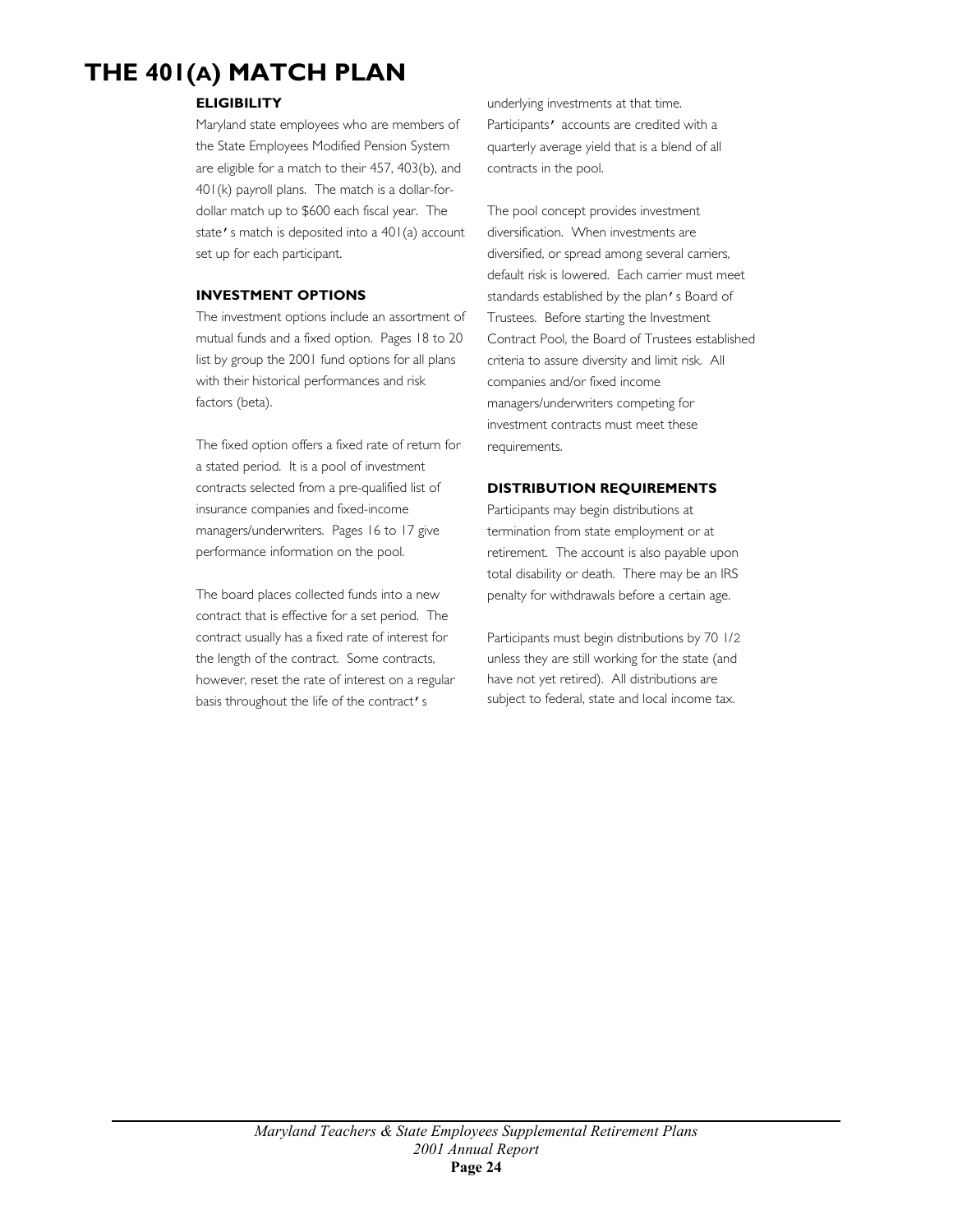# **THE 401(k) SAVINGS & INVESTMENT PLAN -** Special Transfer Account

#### **ELIGIBILITY REQUIREMENTS**

In accordance with an IRS private letter ruling, this plan was established in 1991 for active Maryland state employees who transfer from the Maryland State Retirement System to the Maryland State Pension System. These employees may transfer their refunds to the Maryland 401(k) transfer account. Transfer monies are not subject to income tax at the time of transfer.

#### **INVESTMENT OPTIONS**

The investment options include an assortment of mutual funds and a fixed option. Pages 18 to 20 list by group the 2001 fund options for all plans with their historical performances and risk factors (beta).

The fixed option offers a fixed rate of return for a stated period. It is a pool of investment contracts selected from a pre-qualified list of insurance companies and fixed-income managers/underwriters. Pages 16 to 17 give performance information on the pool.

The board places collected funds into a new contract that is effective for a set period. The contract usually has a fixed rate of interest for the length of the contract. Some contracts, however, reset the rate of interest on a regular basis throughout the life of the contract's underlying investments at that time. Participants' accounts are credited with a quarterly average yield that is a blend of all contracts in the pool.

The pool concept provides investment diversification. When investments are diversified, or spread among several carriers, default risk is lowered. Each carrier must meet standards established by the plan's Board of Trustees. Before starting the Investment Contract Pool, the Board of Trustees established criteria to assure diversity and limit risk. All companies and/or fixed income managers/underwriters competing for investment contracts must meet these requirements.

#### **DISTRIBUTION REQUIREMENTS**

Participants may begin distributions without a 10% IRS withdrawal penalty when they meet one of the following criteria: Age 59 1/2; Separation from Maryland state service at 55 or older; Total disability; Selection of an annuity contract.

The participant's beneficiary becomes eligible to receive a distribution without a 10% IRS withdrawal penalty upon the participant's death. A single distribution also may be made without a 10% IRS withdrawal penalty for a deductible medical hardship. A single distribution may be made for an unbudgetable emergency causing financial hardship. The 10% withdrawal penalty will apply for most financial hardship distributions. Participants must begin distributions by 70 1/2 unless they are still working for the state (and have not yet retired).

For all distributions, except purchased annuity contracts, participants first receive money in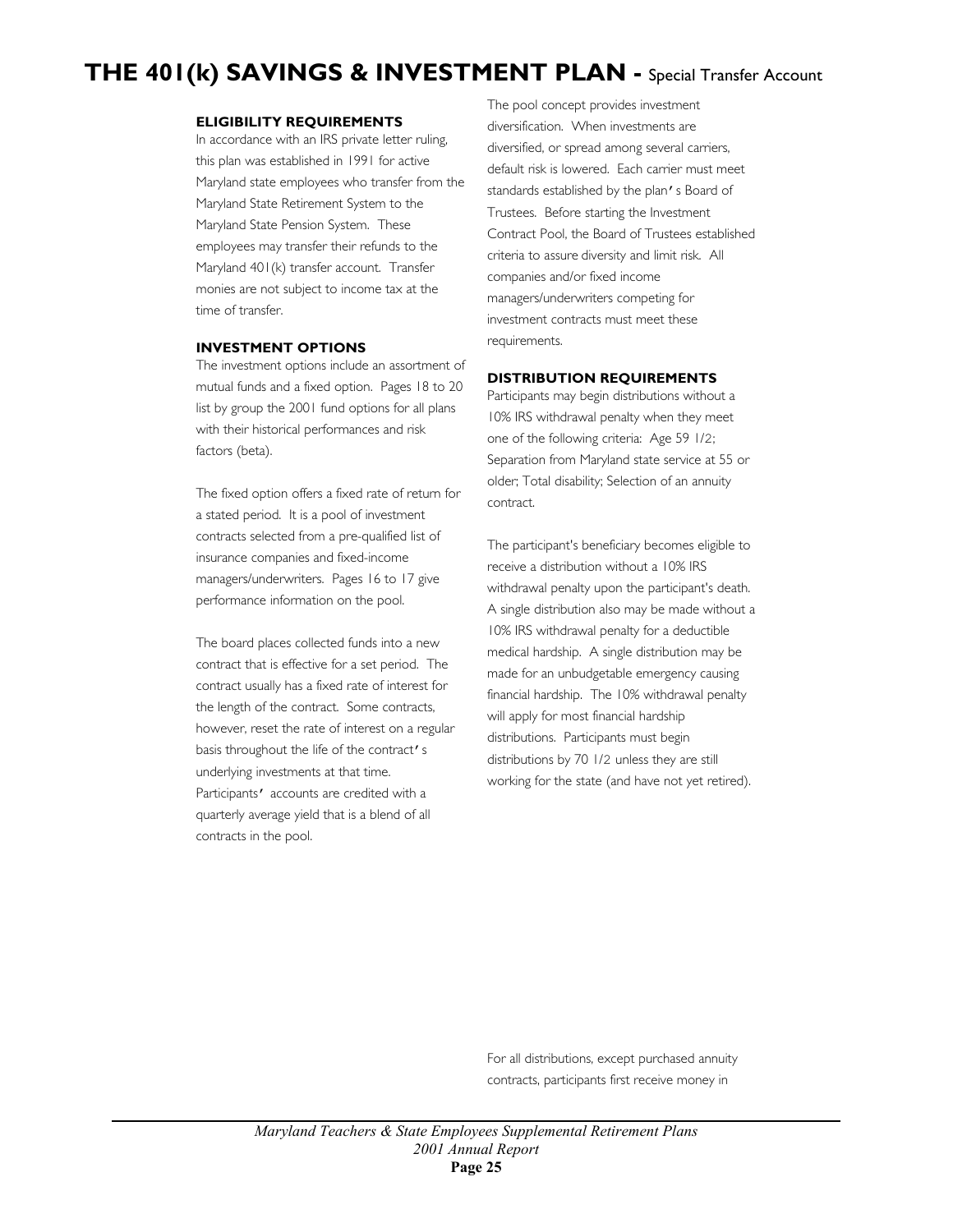their accounts from previously taxed pre-1987 contributions made to the Maryland State Retirement System. This money is not subject to further income tax at the time of distribution. Contributions made between January 1, 1987 and December 31, 1988 also were previously taxed. Participants receive this money in proportion with the taxable money in their accounts. The 1987 and 1988 contributions also are not subject to further taxation when distributed.

For purchased annuity contract distributions, participants can receive all previously-taxed money (pre-1987 contributions and contributions made between January 1, 1987, and December 31, 1988) before the contract is purchased, or they can leave it in the account for future distribution.

#### **LOAN PROGRAM**

Loans are available to participants. The minimum loan amount is \$2,500. The maximum loan amount is 50% of a participant's account balances, but never more than \$50,000. The rate of interest charged on the loan is the same as the rate used by the Maryland State Employees Credit Union for loans secured by

savings accounts, the hypothecated rate. Participants pay a fixed interest rate during the life of the loan. The outstanding loan balance is considered a plan asset and will be liable for its share of the annual asset fee. This means that the asset fee is assessed to the participant's account balance and the outstanding loan amount. A loan application fee may apply. Participants return principal and interest payments to their accounts.

With only one exception, the maximum repayment period is five years. When the loan is for the purchase of a participant's primary residence, the maximum repayment period is fifteen years. Participants may have one loan outstanding and may refinance that loan. Subsequent loan amounts available may be limited by prior loan balances. The 10% IRS withdrawal penalty doesn't apply to a loan.